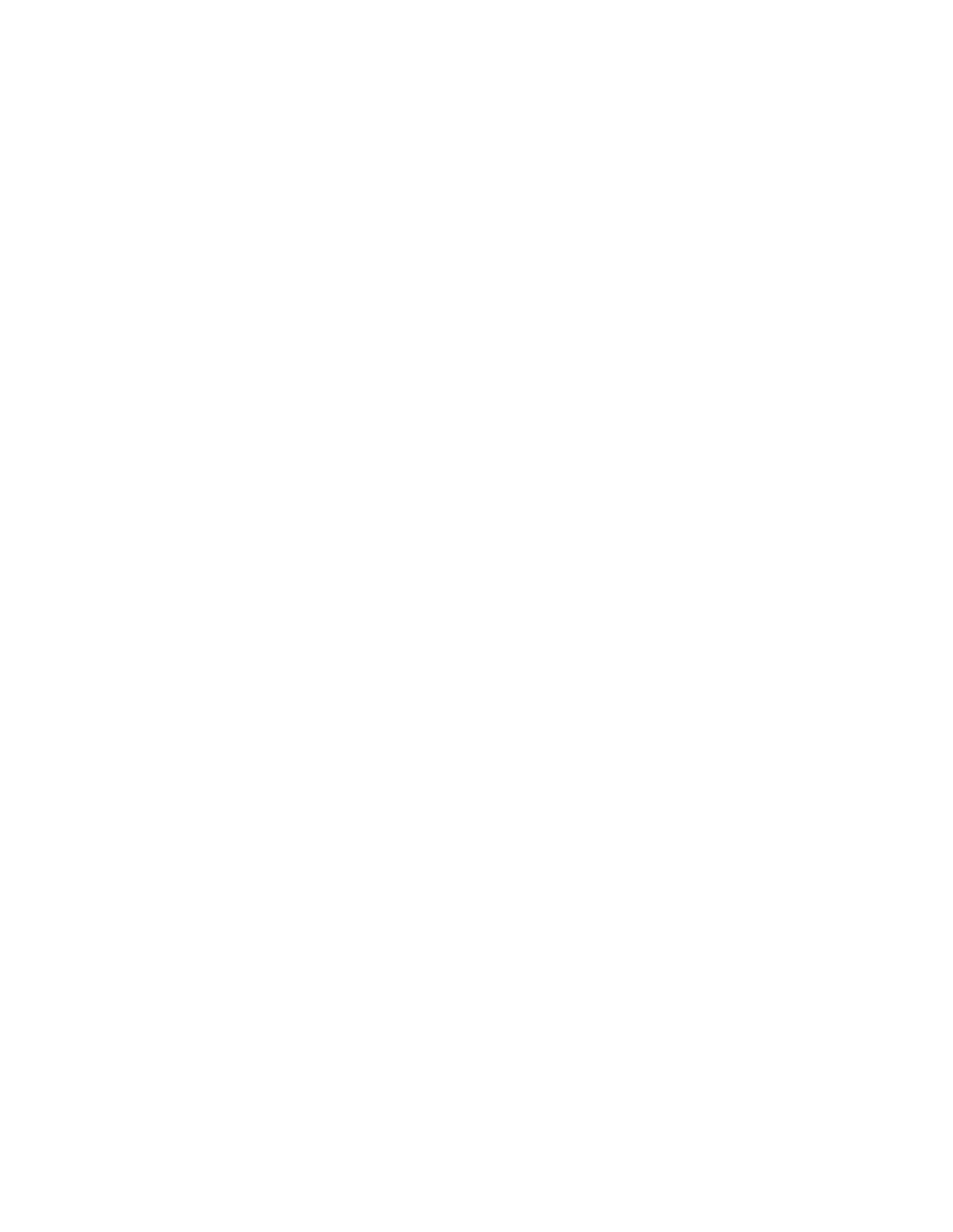# Table of Contents

| $\lvert \text{ntroduction}.\text{}\dots \text{}\dots \text{}\dots \text{}\dots \text{}\dots \text{}\dots \text{}\dots \text{}\dots \text{}\dots \text{}\dots \text{}\dots \text{}\dots \text{}\dots \text{}\dots \text{}\dots \text{}\dots \text{}\dots \text{}\dots \text{}\dots \text{}\dots \text{}\dots \text{}\dots \text{}\dots \text{}\dots \text{}\dots \text{}\dots \text{}\dots \text{}\dots \text{}\dots \text{}\dots \text{}\dots \text{}\dots \text{}\dots \text{}\dots \text{}\dots$ |  |
|----------------------------------------------------------------------------------------------------------------------------------------------------------------------------------------------------------------------------------------------------------------------------------------------------------------------------------------------------------------------------------------------------------------------------------------------------------------------------------------------------|--|
|                                                                                                                                                                                                                                                                                                                                                                                                                                                                                                    |  |
|                                                                                                                                                                                                                                                                                                                                                                                                                                                                                                    |  |
|                                                                                                                                                                                                                                                                                                                                                                                                                                                                                                    |  |
|                                                                                                                                                                                                                                                                                                                                                                                                                                                                                                    |  |
|                                                                                                                                                                                                                                                                                                                                                                                                                                                                                                    |  |
|                                                                                                                                                                                                                                                                                                                                                                                                                                                                                                    |  |
|                                                                                                                                                                                                                                                                                                                                                                                                                                                                                                    |  |
|                                                                                                                                                                                                                                                                                                                                                                                                                                                                                                    |  |
|                                                                                                                                                                                                                                                                                                                                                                                                                                                                                                    |  |

ISBN: 978-1-4601-0455-2 (Printed Version) 978-1-4601-0456-9 (Online Version) Printed June 2013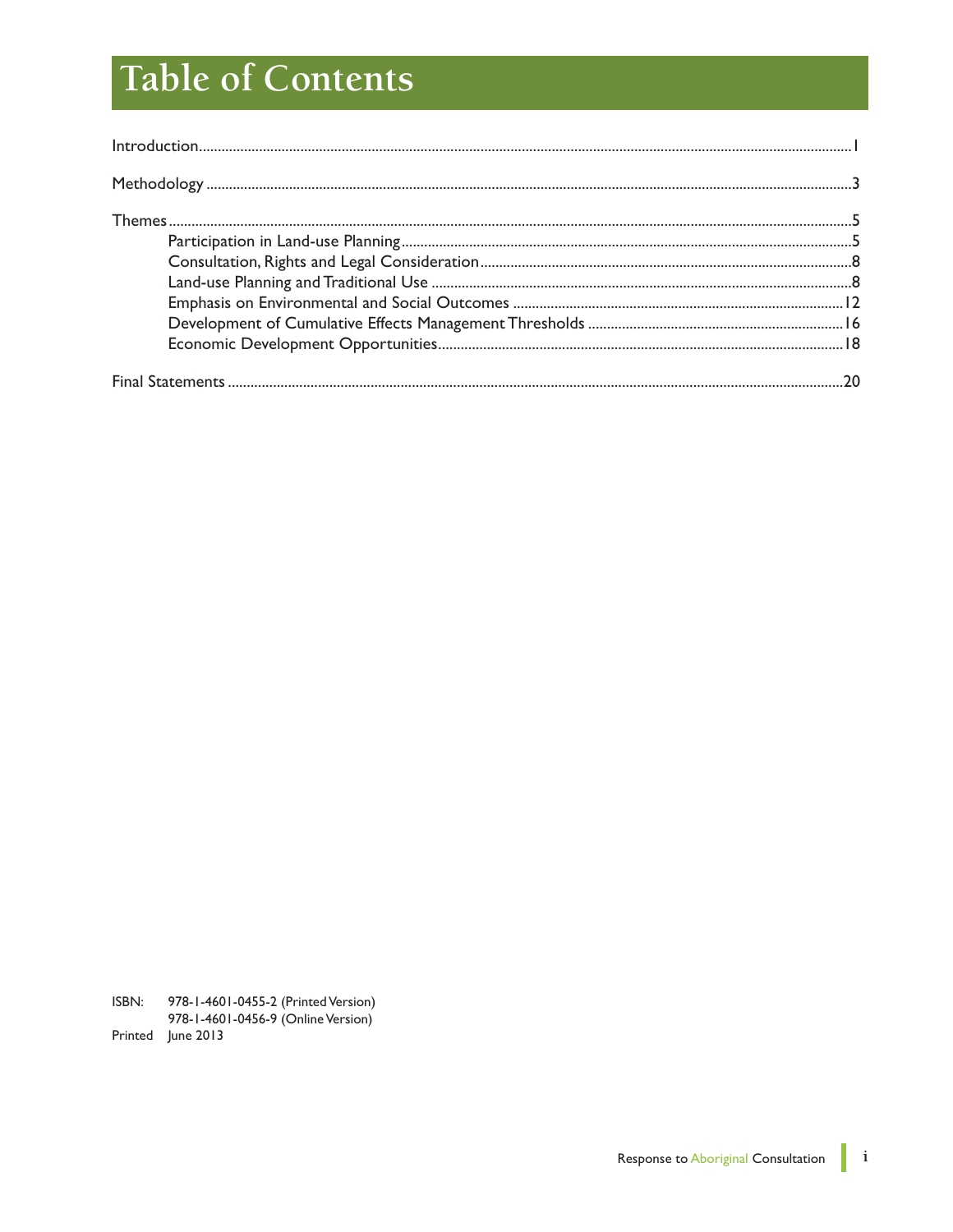



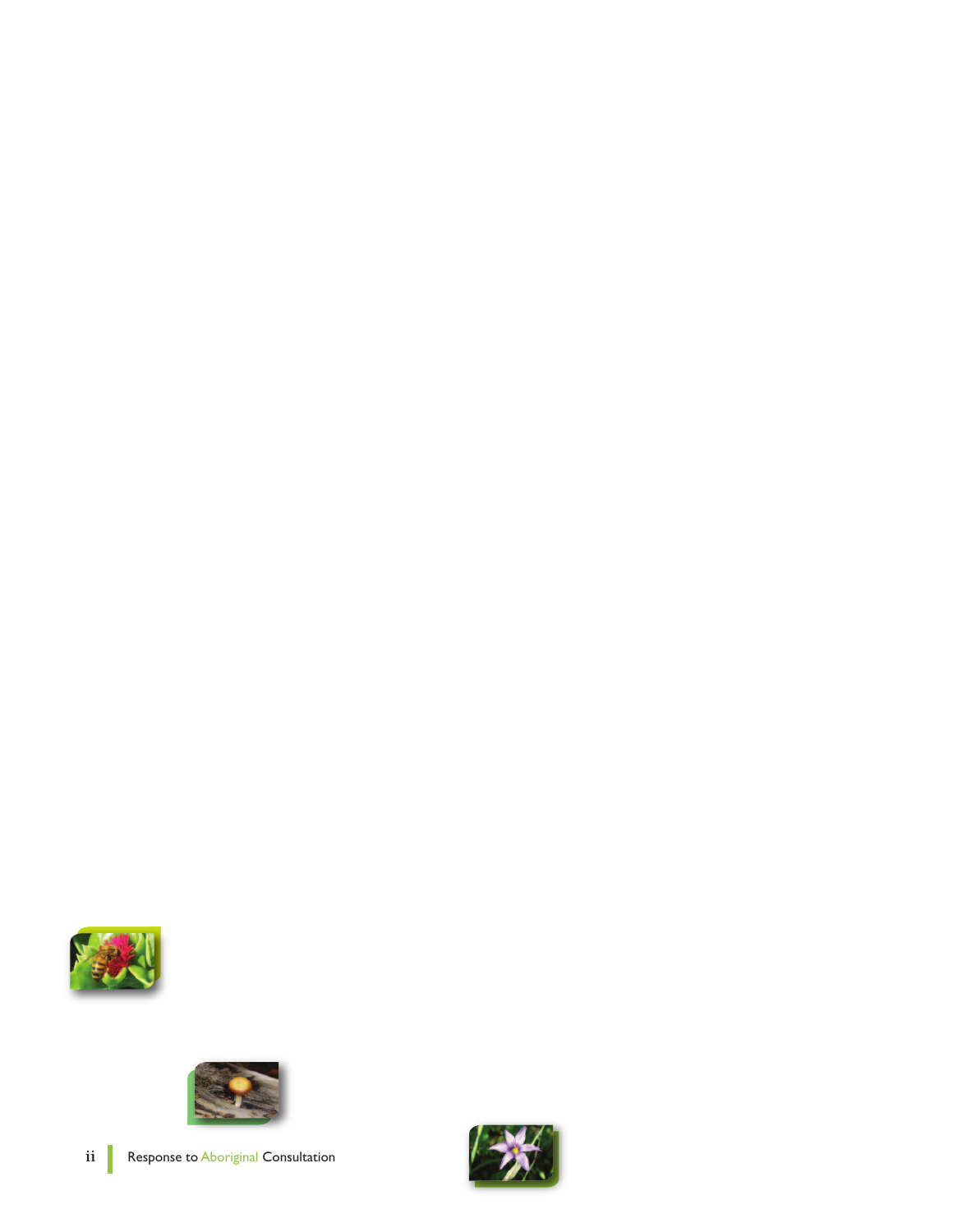## **Introduction**

Alberta's Land-use Framework (LUF), released in December 2008, set out a new approach to managing our province's land and natural resources to achieve Alberta's long-term economic, environmental and social goals.The LUF was developed with input from stakeholder groups, members of First Nations, the Métis Settlements General Council (MSGC), Métis organizations and the general public.The LUF also identified seven land-use regions and called for the development of a regional plan for each.

The Lower Athabasca Regional Plan (LARP) establishes seven desired regional outcomes.The regional outcomes are consistent with and support the provincewide outcomes set out in the Land-use Framework, namely:

- Healthy economy supported by our land and natural resources;
- Healthy ecosystems and environment; and
- People-friendly communities with ample recreation and cultural opportunities.

Successfully achieving the regional outcomes requires new and improved approaches and tools for managing our lands and natural resources.

The LARP also identifies strategic directions that will improve our ability to balance economic, environmental and social outcomes in the region.

#### These include:

- Improving the integration of industrial activities on the landscape;
- Encouraging timely and progressive reclamation of disturbed lands;
- Managing air, water and biodiversity through management frameworks that take proactive approaches and set limits and triggers and by minimizing land disturbance in the region;
- Creating new conservation areas that are large, interconnected and maintain intact habitat to support biodiversity;
- Strengthening infrastructure planning to support future growth of the region;
- Designating new recreation and tourism areas to provide diverse recreation opportunities to local residents and tourism products for visitors to the region; and
- Inclusion of aboriginal peoples in land-use planning.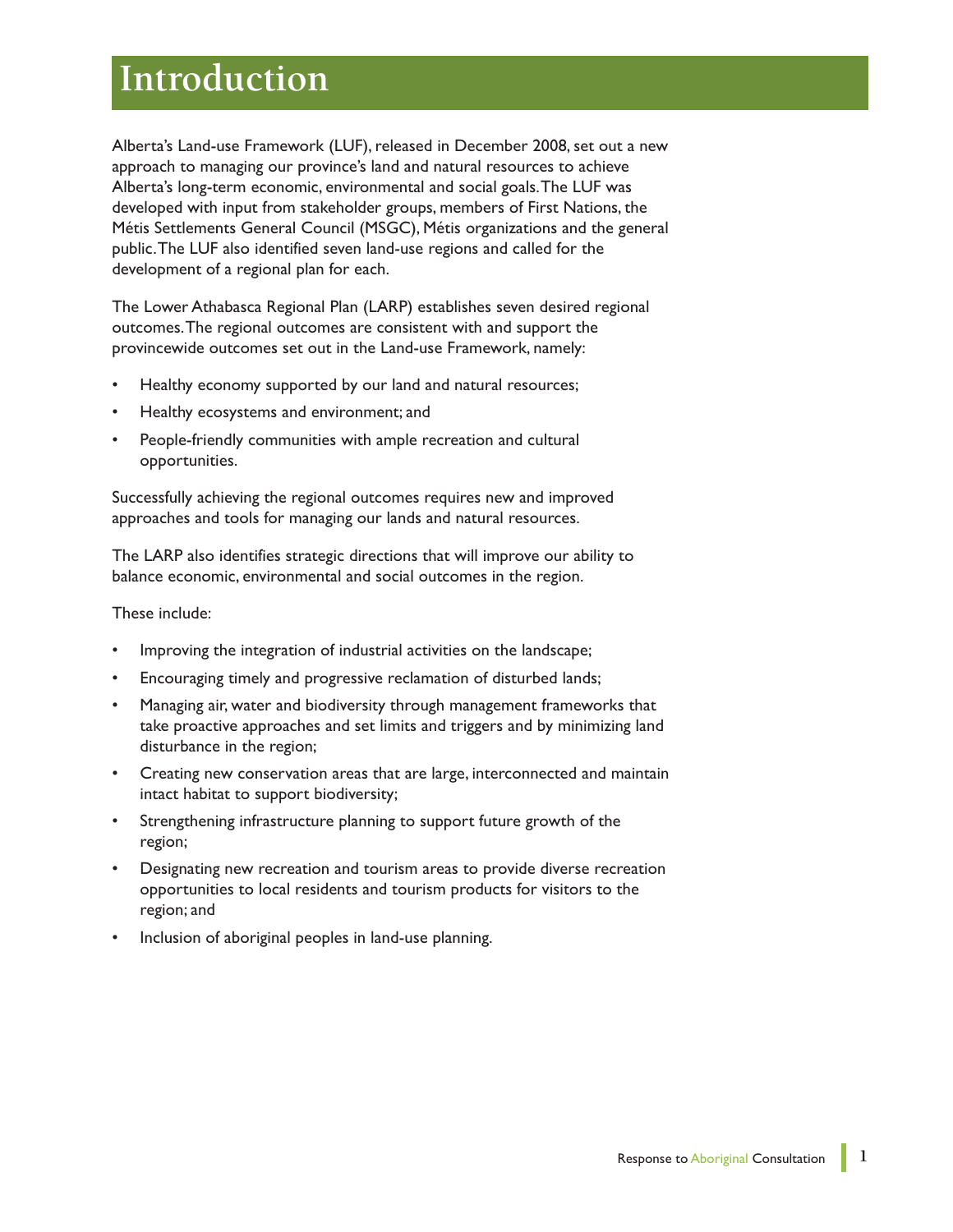Various governments, ministries and agencies will work together in an integrated manner as they develop the required system and tools to support implementation of the regional plan.While the strategies above each fall primarily into the mandate of one or more ministries, it is important to note that a government-wide approach will be taken to implement the strategies. This is part of the shift to a cumulative effects management system as envisioned by the Land-use Framework.

The Lower Athabasca Regional Plan was the first of the seven plans developed under the Land-use Framework. It was approved by Cabinet on August 22, 2012 and becomes effective September 1, 2012. All input including aboriginal— was considered in developing the regional plan. Some of this input will also be used by the Government of Alberta (GOA) during implementation of the plan. During development of the LARP, every effort was made to balance all input received while recognizing aboriginal peoples' constitutionally protected rights, including treaty rights.

This response document provides First Nations and Métis organizations with:

- 1. a summary of the input heard,
- 2. information on how the GOA incorporated the input into the regional plan, and
- 3. the input that was not included in the final regional plan and why.





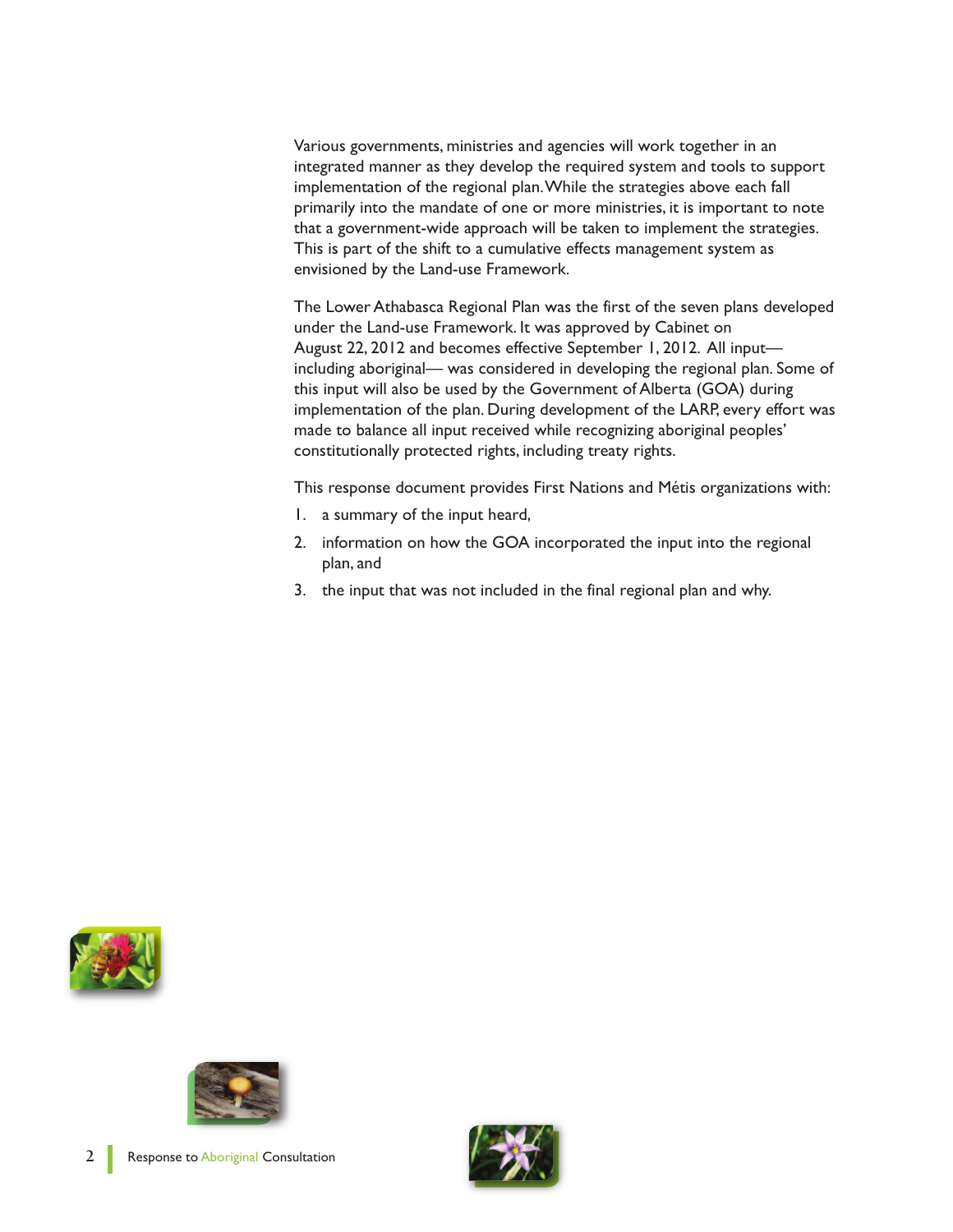# **Methodology**

## **Timeline**

- December 20, 2008:The Lower Athabasca regional planning process started with the announcement and establishment of the Lower Athabasca Regional Advisory Council (RAC).A representative from the Métis Settlements was a RAC member.
- June 1, 2009: Representatives fromTreaty 6 and Treaty 8 join the RAC.
- July 2009:The Land Use Secretariat (LUS) sent invitation letters to the following to participate in the consultation/engagement process:
	- all First Nations in the province,
	- − Métis Settlement General Council (MSGC),
	- − eight Métis Settlements,
	- − Métis Nation of Alberta (MNA), and
	- − six Métis Nation of Alberta Regions contacts.

These letters were intended to ensure each First Nation and Métis organization was aware the consultation/engagement process for the Lower Athabasca Regional Plan had started.The LUS followed up to confirm the letters were received by the First Nations and Métis organizations.

- − The First Nation Consultation Plan Lower Athabasca Region was provided to each First Nation in the region.
- September 2009:The Métis Engagement Plan Lower Athabasca Region was provided to each Métis organization in the region.

### **Consultation/Engagement Details**

The Government of Alberta (GOA) consulted with 21 First Nations and engaged with nine Métis organizations on the Lower Athabasca Regional Plan. Specifically, the GOA consulted or engaged with:

- **First Nations:** 
	- − Athabasca Chipewyan, Beaver, Beaver Lake Cree, Bigstone Cree, Chipewyan Prairie, Cold Lake, Fort McKay, Fort McMurray #468, Frog Lake, Heart Lake, Kehewin Cree, Little Red River Cree, Mikisew Cree, Onion Lake, Peerless Trout, Saddle Lake Cree, Sawridge, Smith's Landing, Sunchild,Tallcree andWhitefish(Goodfish) Lake.
- Métis Organizations:
	- − Métis Settlements Board, Buffalo Lake Métis Settlement, Elizabeth Métis Settlement, Fishing Lake Métis Settlement and Kikino Métis Settlement.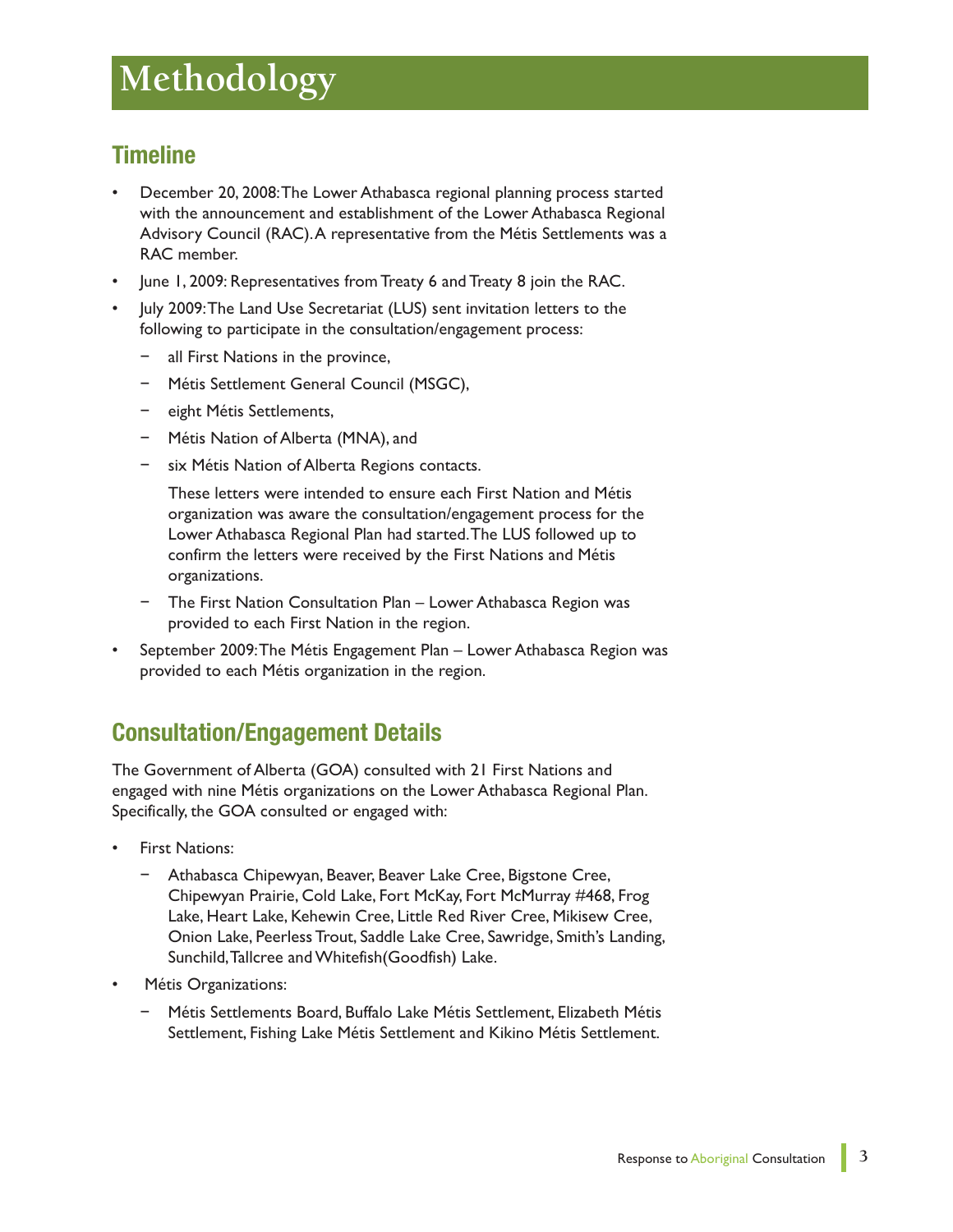− Métis Nation of Alberta: Provincial, Region 1, Region 2, and the Conklin Métis Local. (Note: Other Métis Locals attended Métis Nation of Alberta Region 1 and Region 2 meetings. In addition, the Fort McKay Métis Local made submissions together with Fort McKay First Nation.)

The consultation and engagement plans described the process the GOA would be using to consult or engage with First Nations and Métis organizations throughout development of the Lower Athabasca Regional Plan. The Land Use Secretariat worked with the GOA's Aboriginal Consultation Coordination Group to ensure the First Nation Consultation Plan was consistent with The Government of Alberta's First Nations Consultation Policy on Land Management and Resource Development.

The GOA wanted to hear and consider the views of Métis people during regional planning, which is why the Métis Engagement Plan was developed.This plan was not intended to limit the range of options available for the GOA in developing a wider Métis consultation policy in the future.The engagement plan stated that—to date—the Government of Alberta has not recognized assertions of Métis aboriginal rights in the province as being credible.

The LUS set up meetings with First Nations and Métis organizations through phone calls, with follow-up confirmation emails sent to the contact names provided.A member from the LUS attended these meetings, as well as staff from a number of government departments.These departments included: Sustainable Resource Development; Environment and Water; Energy; Intergovernmental, International and Aboriginal Relations; and Tourism, Parks and Recreation.

A consulting firm was contracted to take summary notes at each meeting to document the main issues and feedback heard.These notes were circulated to participants from the GOA and attendees to verify the summaries accurately reflected the content of each meeting. In addition, several First Nations and Métis organizations submitted written responses to the GOA on the Lower Athabasca Regional Advisory Council's Advice to the Government of Alberta Regarding aVision for the Lower Athabasca Region and the draft Lower Athabasca Regional Plan.

A total of 107 meetings were held with the above, some of which were joint meetings with more than one group. Most of the input received was on the RAC's advice document (released August 26, 2010) and the draft regional plan (released April 5, 2011).

Public, stakeholder, municipal and aboriginal consultation on the draft plan officially ended on June 6, 2011. Each participating First Nation and Métis organization received a summary of the GOA's understanding of their specific comments by June 13, 2011.



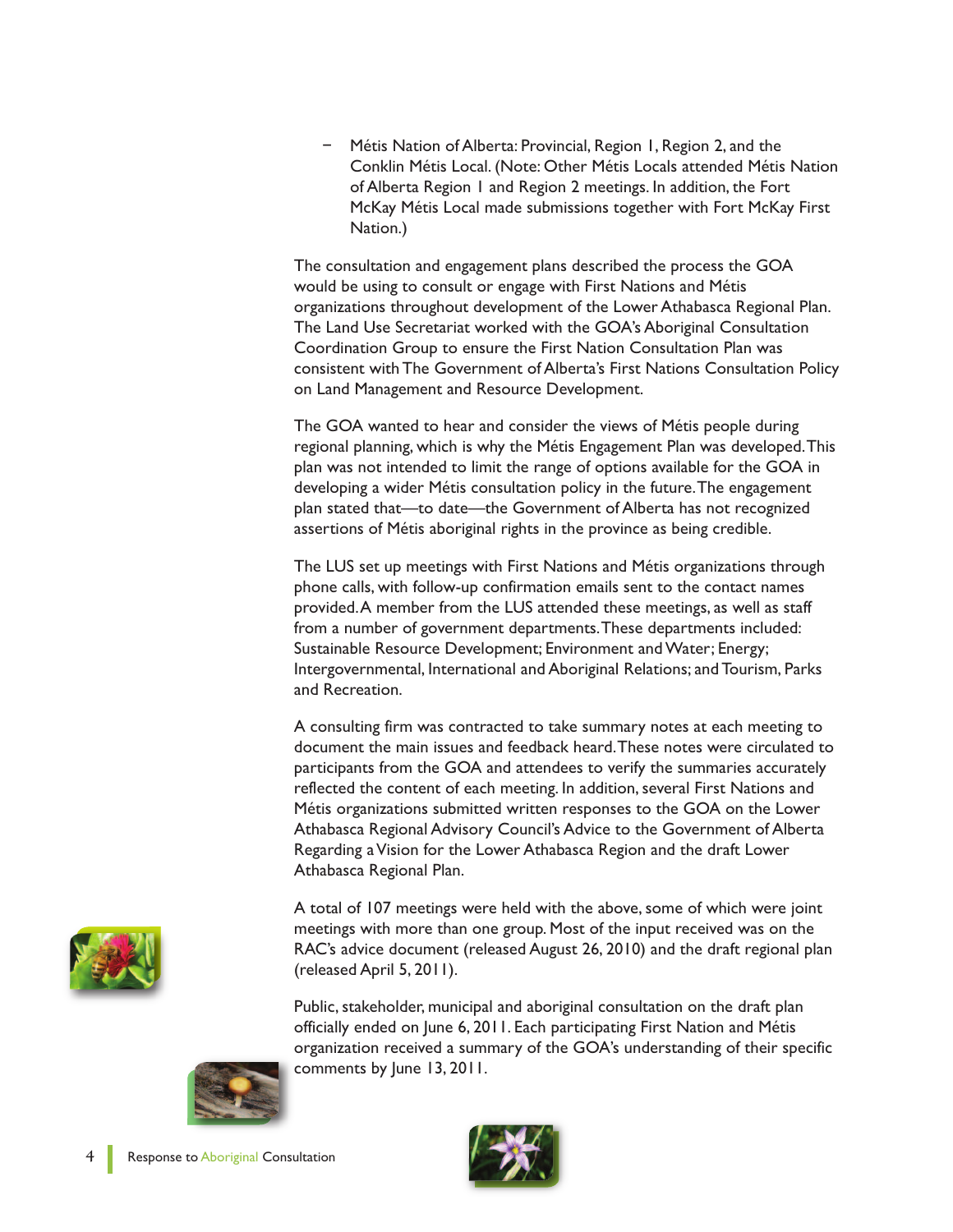## **Themes**

These theme areas are not mutually exclusive.The input received and the GOA's response under a specific theme may overlap with other theme areas.

First Nations and Métis organizations that participated in the consultation/ engagement process for the Lower Athabasca Regional Plan offered a number of perspectives and themes, many of which were similar.This document summarizes the input received at consultation/engagement meetings as well as through written submissions.The consultation/engagement input and feedback was consolidated into six common themes:

- Participation in land-use planning;
- Consultation, rights and legal considerations;
- Land-use planning and traditional use;
- Emphasis on environmental and social outcomes;
- Development of cumulative effects management thresholds; and
- Economic development opportunities.

### **Participation in Land-use Planning**

- First Nations felt a formal role must be created that would allow them to more effectively influence land-use planning, environmental assessment and protection of wildlife habitat; they stated this is fundamental to ensuring their constitutionally protected rights can be meaningfully exercised within proximity to their communities.This role should include co-management regimes with the First Nations, guided by principles of shared decisionmaking and joint stewardship of lands and resources.
- Aboriginal peoples believed they must be afforded a higher and more comprehensive consideration than is given to other stakeholders in land-use planning.
- Input said there must be consultation, capacity, accommodation and full participation in resource management and decision-making for aboriginal communities in recognition of their intimate connection and stewardship responsibilities with the land. Existing land and resource planning and regulatory processes need to be reviewed to ensure a fair and equitable participation.
- Some provincial parks were established that have a legacy of sacred sites and burial grounds within them. Some felt the GOA should include First Nations involvement in the management of these areas, and recognize there is opportunity for sustainable traditional uses within provincial park borders.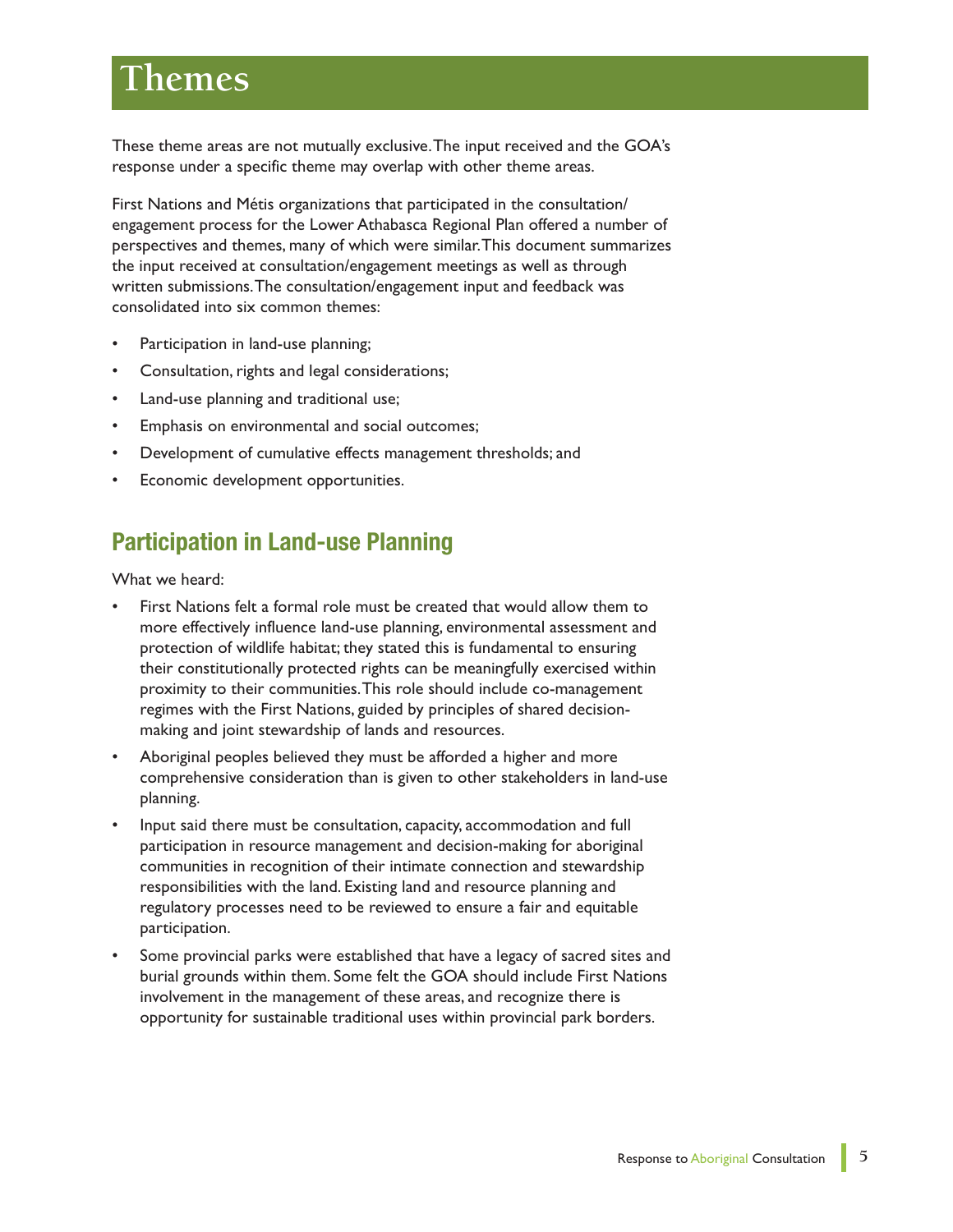The Lower Athabasca Regional Plan reflects an ongoing commitment to engage aboriginal peoples in land-use planning.The GOA recognizes that those First Nations and Métis communities which hold constitutionally protected rights are uniquely positioned to inform land-use planning.

The GOA will provide opportunities for aboriginal peoples in land-use planning, as well as opportunities to provide input into decision-making in recognition of the cultural and economic importance of land use to those aboriginal communities with constitutionally protected rights.This will provide both aboriginal communities and the GOA with a basis for better addressing current and potential land-use conflict in a manner supportive of aboriginal traditional uses, such as the exercise of treaty rights.

The Lower Athabasca Regional Plan's Outcome 7 describes an objective, strategies and indicators for inclusion of aboriginal peoples in land-use planning.

#### **Objective:**

To encourage aboriginal peoples' participation in land-use planning and input to decision-making in recognition of the cultural and economic importance of land use to those aboriginal communities with constitutionally protected rights.This will provide both aboriginal communities and the Government of Alberta with a basis for better addressing current and potential land-use conflicts, in a manner supportive of aboriginal traditional uses, such as the exercise of treaty rights.

#### **Strategies:**

- a) In accordance with applicable government policy as it may be from time to time, the Government of Alberta will continue to consult with aboriginal peoples in a meaningful way when government decisions may adversely affect the continued exercise of their constitutionally protected rights, and the input from such consultations continues to be considered prior to the decision.
- b) Engage aboriginal communities in the development of the Lower Athabasca Regional Trail System Plan.
- c) Engage aboriginal communities in the development of a surface water quantity management framework for the Lower Athabasca River.
- d) Engage aboriginal communities on initiatives to support tourism development including:
	- Tourism opportunity assessments for the Quarry of the Ancestors, Bitumount and Fort Chipewyan.;





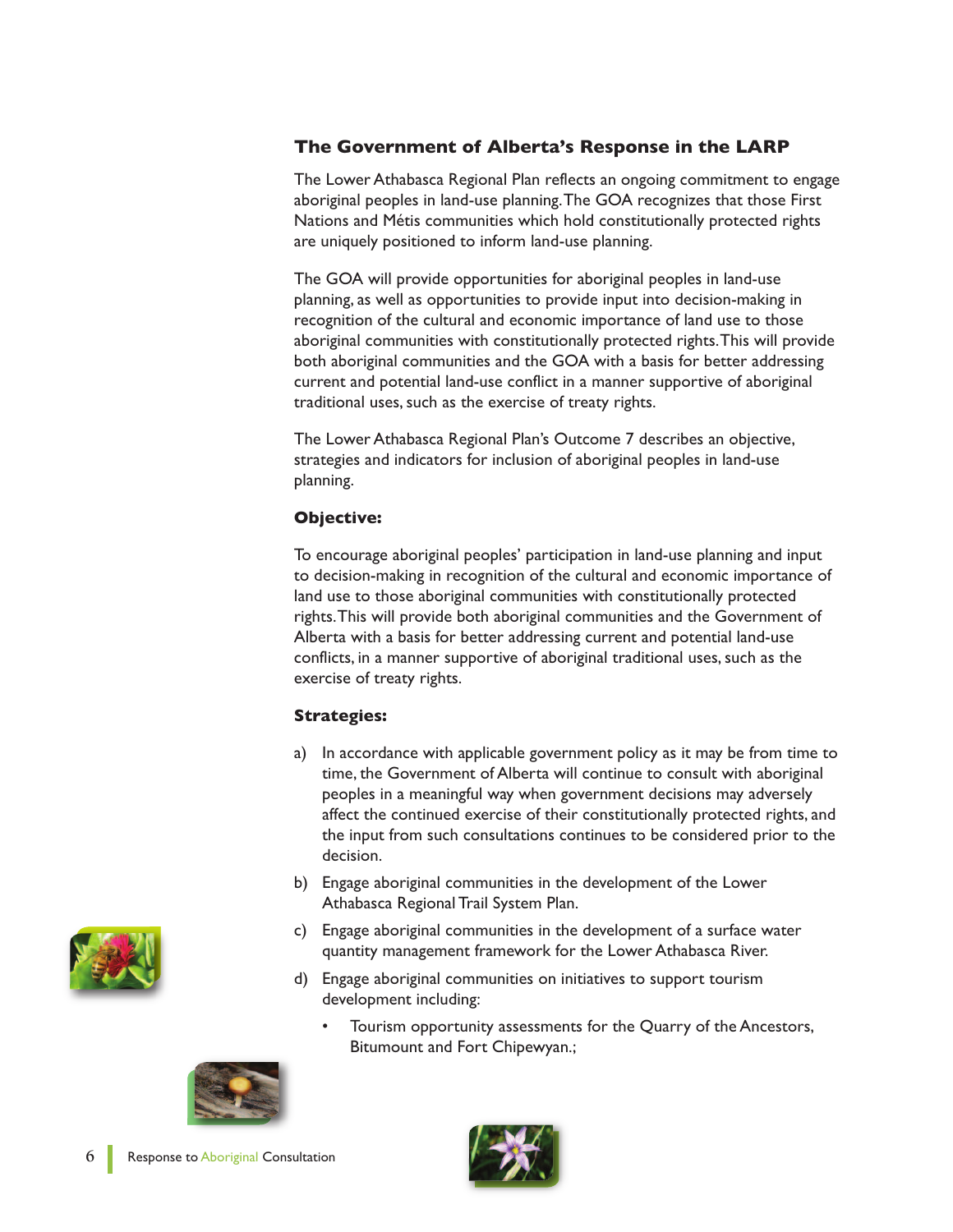- The promotion of cross-cultural awareness and sharing cultural experience through visitor-based activities;
- Opportunities to align and enhance partnerships at the provincial, regional and local levels to enhance Alberta's range of authentic products while promoting and protecting natural and cultural resources and heritage lifestyles;
- Opportunities to balance tourism product expansion with the needs of communities through business opportunities (e.g., potential opportunity to focus on revenue generation by promoting small and medium-sized businesses, and developing careers and education thereby increasing employment opportunities); and
- The development of partnerships based on the sensitive provision of authentic traditional tourism products, experiences, stories and imaginative product diversification.
- e) Invite First Nations expressing an interest in the Richardson Backcountry to be involved in a sub-regional initiative called the First Nations-Richardson Backcountry Stewardship Initiative (Richardson Initiative).Within the Richardson area, this initiative will consider:
	- Impact to treaty rights to hunt, fish and trap for food;
	- Fish and wildlife management, access management and economic/ business opportunities; and
	- Management of new wildland provincial parks and public land areas for recreation and tourism.
- f) In developing a biodiversity management framework and a landscape management plan, the Government of Alberta will work with First Nations to consider:
	- How First Nations' exercise of constitutionally protected rights to hunt, fish and trap for food can continue to occur within reasonable proximity of First Nations' main population centres; and
	- How to minimize land disturbance in the Athabasca River corridor north of Fort McMurray.

#### **Indicators**:

- Participation rate of First Nations in the Richardson Initiative; and
- Aboriginal peoples continue to be consulted when Government of Alberta decisions may adversely affect their continued exercise of their constitutionally protected rights, and the input from such consultations continues to be reviewed prior to the decision.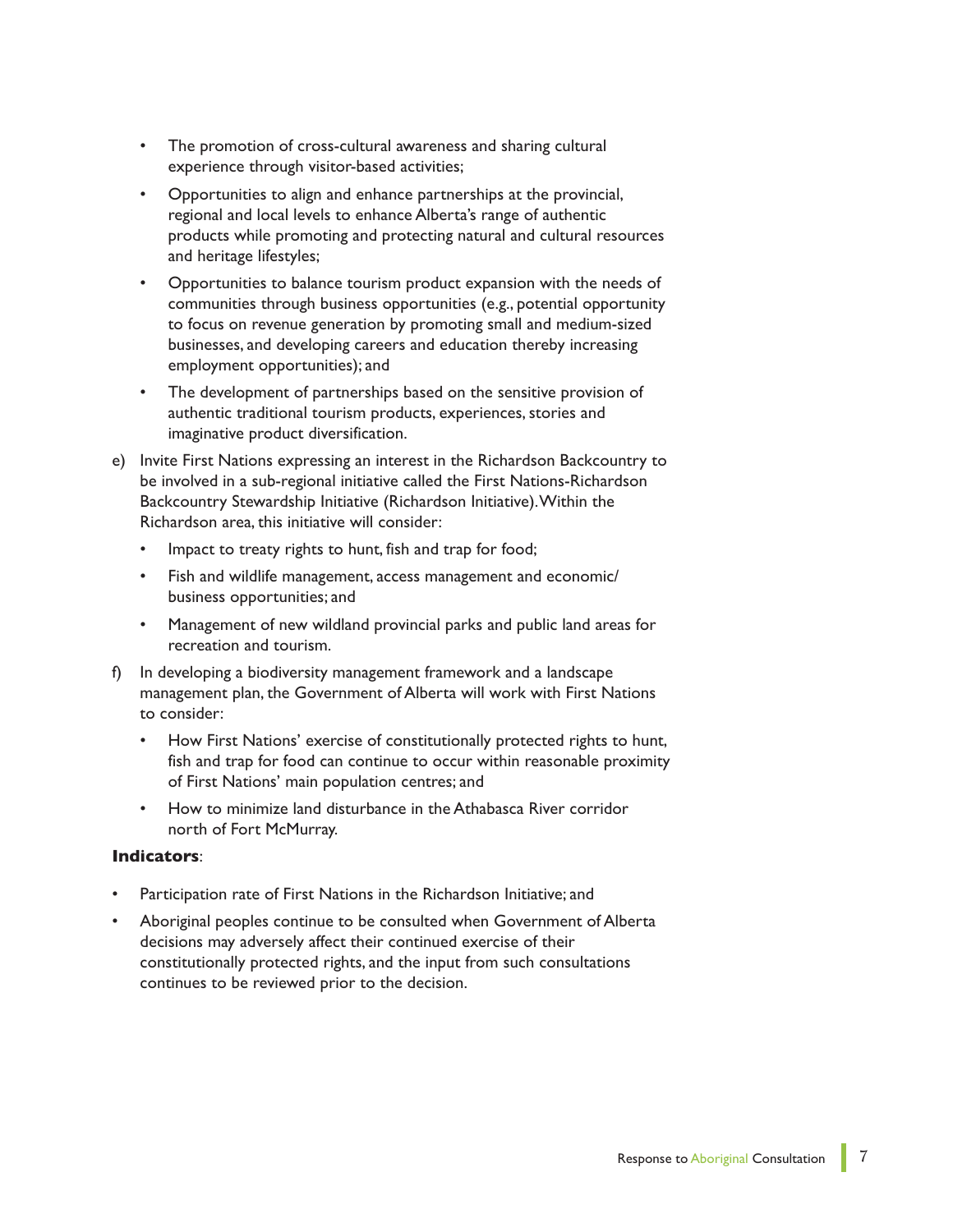The GOA will look for opportunities to engage these communities and invite them to share their traditional ecological knowledge to inform land and natural resource planning in this region. For example, the regional parks plan for the Lower Athabasca Region will explore and present potential new approaches to draw on the rich cultural, ecological and historical knowledge and stewardship practices of these communities into planning for new and existing parks within the provincial parks system.

Métis Settlements will maintain their responsibility and authority for local land-use planning and development on Settlement patented land.

## **Consultation, Rights and Legal Consideration**

- Aboriginal peoples felt the LARP must explicitly recognize the constitutional protection afforded to aboriginal peoples' rights, the legal duty to consult with First Nations about potential adverse impacts to treaty rights and the desire for the LARP to accommodate these rights in land-use planning and resource and land allocation.
- First Nations believed these rights mean they are of a higher status than other stakeholder groups and therefore First Nations should be afforded greater influence in the LARP process.
- Some First Nations and Métis organizations felt that engagement with them should be more comprehensive than for other stakeholders, and consultation should occur on a government-to-government (elected official to elected official) basis.
- Some thought infringement of treaty and aboriginal rights already exists, and felt this infringement would grow with the potential increase in resource development within the region.They added that the GOA must recognize that any infringement of aboriginal and treaty rights must meet the standard of justified infringement, including priority allocation of resources.
- Input suggested the GOA must ensure a priority allocation of resources to aboriginal peoples, and the accommodation of aboriginal and treaty rights is done when balancing resource and land allocation.
- It was stated that there is a lack of recognition of Métis rights. Métis want to be recognized and have the same hunting, fishing and trapping rights as First Nations. Some said there needs to be a formal GOA consultation policy for Métis. Most Métis Settlements would like to have a 25-kilometre buffer around their Settlement that requires them to be consulted on anything that occurs or is proposed inside that buffer.They added that currently there is no consultation and no compensation for activity impacting the Settlement.





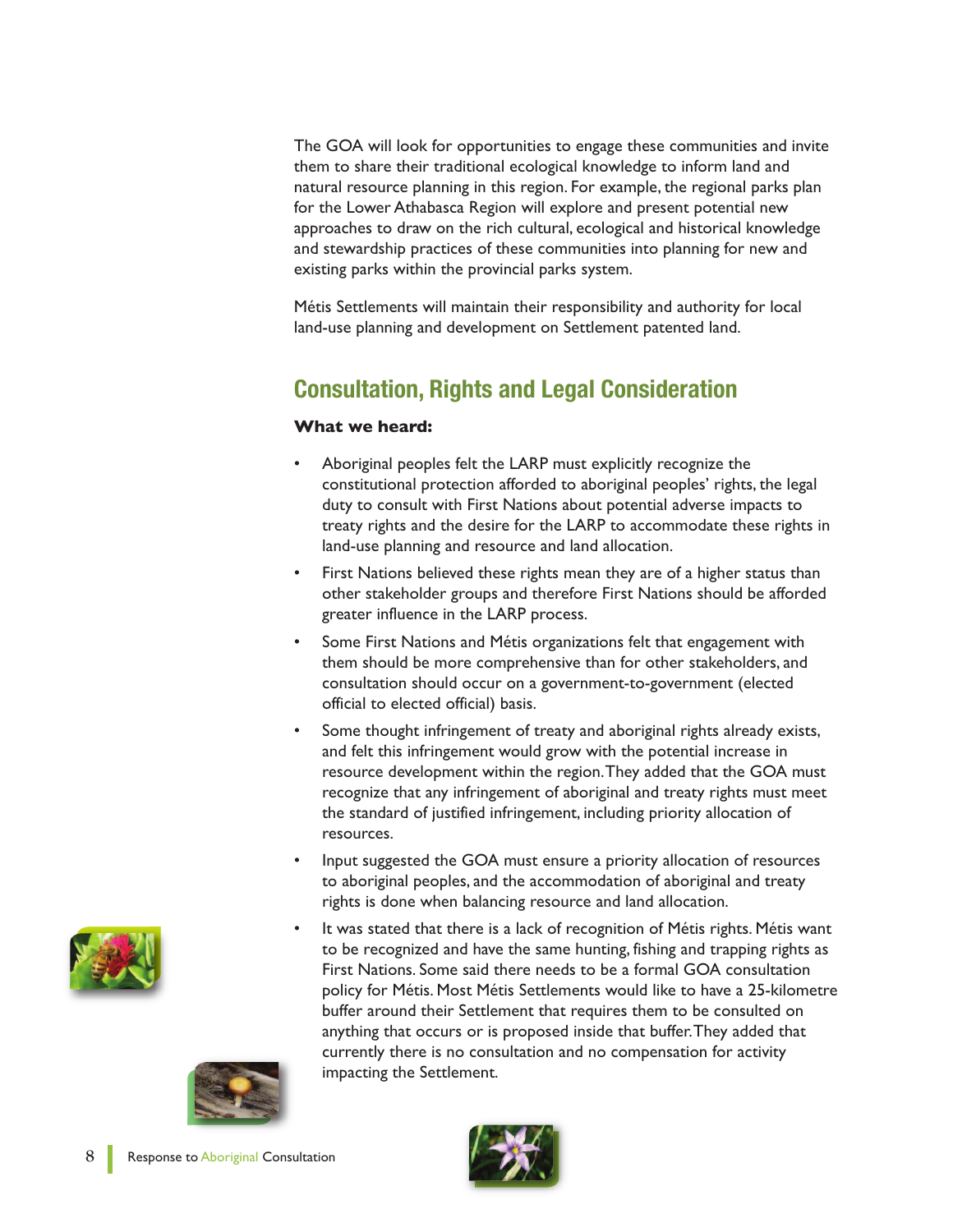- First Nations have concerns about the Government of Alberta's First Nations Consultation Policy on Land Management and Resource Development (2005).They felt the GOA did not provide adequate feedback on input provided by the First Nations during the process, nor did the GOA provide sufficient funding to provide input. Some said that Alberta needs to enter into a more collaborative and mutually agreeable process.
- Some advised that the GOA should negotiate a consultation and accommodation agreement with those aboriginal communities most affected to address the trade-offs being made that affect their rights and interests.

The Lower Athabasca Regional Plan states,"Alberta recognizes that those First Nations and Métis communities that hold constitutionally protected rights are uniquely positioned to inform land-use planning. Consulting aboriginal communities on regional planning, particularly those aspects that have the potential to adversely impact their constitutionally protected rights, and reconciling interests are essential to achieving the regional vision. In accordance with applicable government policy as it may be from time to time, the Government of Alberta will continue to consult with aboriginal peoples when government decisions may adversely affect the continued exercise of their constitutionally protected rights, and the input from such consultations continues to be considered prior to the decision."

The GOA has consulted with the participating First Nations and engaged the participating Métis organizations in good faith.The provincial government understands the significance of the constitutionally protected rights of aboriginal communities.The GOA continues to be committed to engaging aboriginal communities to better understand their perspectives and develop meaningful relationships with them.

While input regarding the GOA's First Nations Consultation Policy and its development process is valuable, government felt it was more appropriately addressed through Alberta's current policy review process.As set out in the LARP terms of reference, modifications to the GOA's aboriginal consultation policies are out of scope.The government is reviewing its First Nations Consultation Policy under a separate process.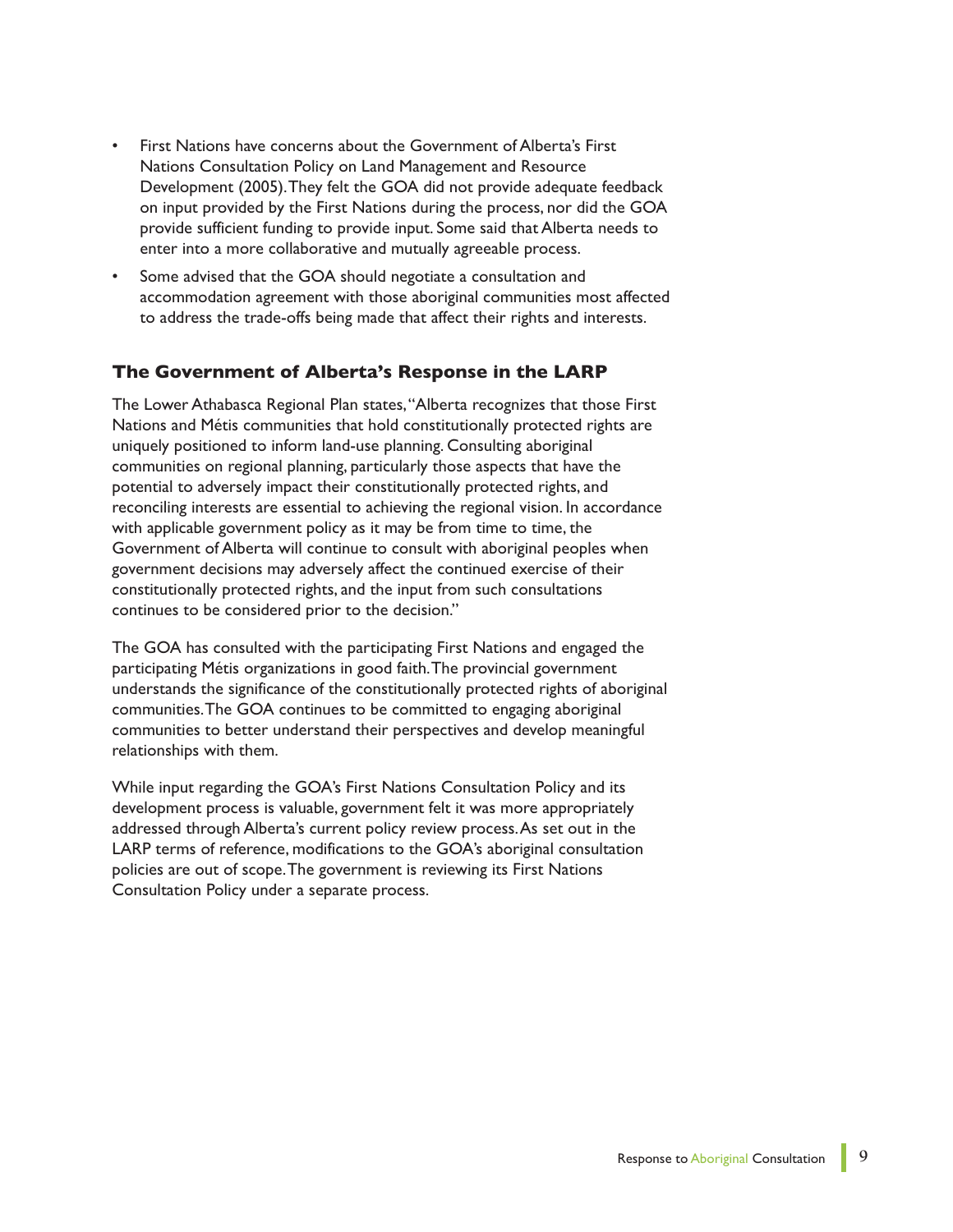## **Land-use Planning and Traditional Use**

- First Nations said that access management regimes must be developed with them, and must ensure access to the areas where rights are exercised and any restrictions on access are developed in consultation with First Nations.They added that restrictions must not impair the rights of the First Nations to access their preferred hunting, fishing, trapping and gathering areas.
- Some believe a sub-region should be established in and around the surface minable area because of the unique impacts this area has on traditional use.
- The input stated the LARP must require the inclusion of traditional ecological knowledge in land use, monitoring, planning and decisions.
- The conditions that traditional lands are in and the health concerns associated with the environmental impacts are of great concern to aboriginal community members.They said there has been a high loss of medicinal plants such as blueberries and rat root. Some stated that the GOA must understand people still use the land in traditional ways.
- It was felt that very little of some aboriginal communities' traditional territory will be protected, and there will be no protected conservation areas close to those communities. Some said this severely limits practical and meaningful traditional-use opportunities for community members in these conservations areas, and does not meet the requirement for conservation areas to "support aboriginal traditional land uses" as stated in the LARP.They added that a priority land-use classification needs be established for aboriginal use.
- Most aboriginal communities felt they should be compensated for any losses to—or harvesting in—what they see as their traditional lands.
- Aboriginal peoples said traditional trail areas should be preserved to provide access through leases.Areas around the reserves should be protected to provide more opportunity for traditional land uses.
- It was stated that the population of some aboriginal communities is growing,so they will need to increase their use of the land and its traditional resources.
- Many aboriginal communities favour preserved and protected areas to ensure the future exercise of what they consider their treaty rights, aboriginal rights or traditional land uses.
- Some felt there should be areas in each region set aside exclusively for traditional uses and not accessed by other land users.



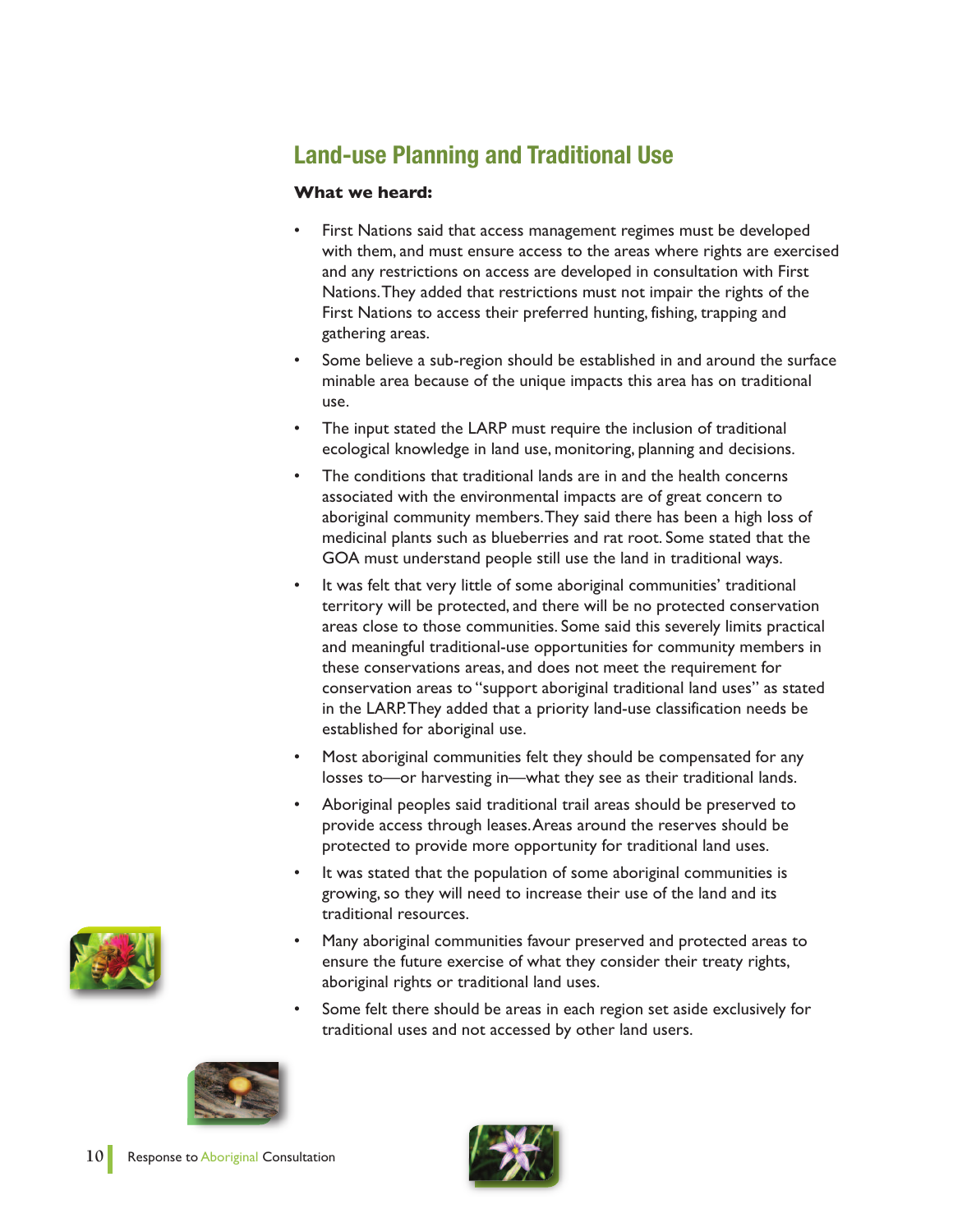The Alberta government will continue to collaborate with aboriginal communities toward protecting traditional-use locations of cultural and spiritual significance.These places can be determined to be historic resources and be subject to protection under the *Historical Resources Act*.The GOA appreciates the importance of traditional land use to aboriginal communities and recognizes that the extent of traditional land use does not necessarily coincide with the boundaries of the regional planning areas.The GOA believes aboriginal communities were provided with opportunities to address this concern through their involvement in the LARP, where traditional land use continues.

The Alberta government will look for opportunities to engage aboriginal communities and invite them to share their traditional ecological knowledge to inform land and natural resource planning.

In developing a biodiversity management framework and a landscape management plan, all aboriginal communities, stakeholders and public will have the opportunity to participate.The Government of Alberta will work specifically with First Nations to consider how First Nations' exercise of constitutionally protected rights to hunt, fish and trap for food can continue to occur within reasonable proximity of First Nations' main population centres.

The biodiversity management framework will include indicators, targets and thresholds. Measures of biodiversity will follow International Union of Conservation of Nature (IUCN) conventions for legally designated species. For non-designed species, a risk-based approach informed by IUCN protocols will be used.

The landscape management plans will include landscape assessment, scenario modeling, and landscape planning. These will build on the success of voluntary integrated land management approaches by industrial and commercial operators as a means of reducing the extent and duration of land disturbance and development footprint.

A progressive reclamation strategy will be implemented which will provide mechanisms to define, measure and report on the return of equivalent capability—including the return of a suite of acceptable land uses such as commercial forestry, wetlands, wildlife and biodiversity, traditional use and recreation.

In collaboration with aboriginal and other communities, stakeholders and partners, co-ordinate the development of the Lower Athabasca Regional Trail System Plan to designate trails, routes and areas. This will link communities, destinations and other jurisdictions with the region's parks, recreation features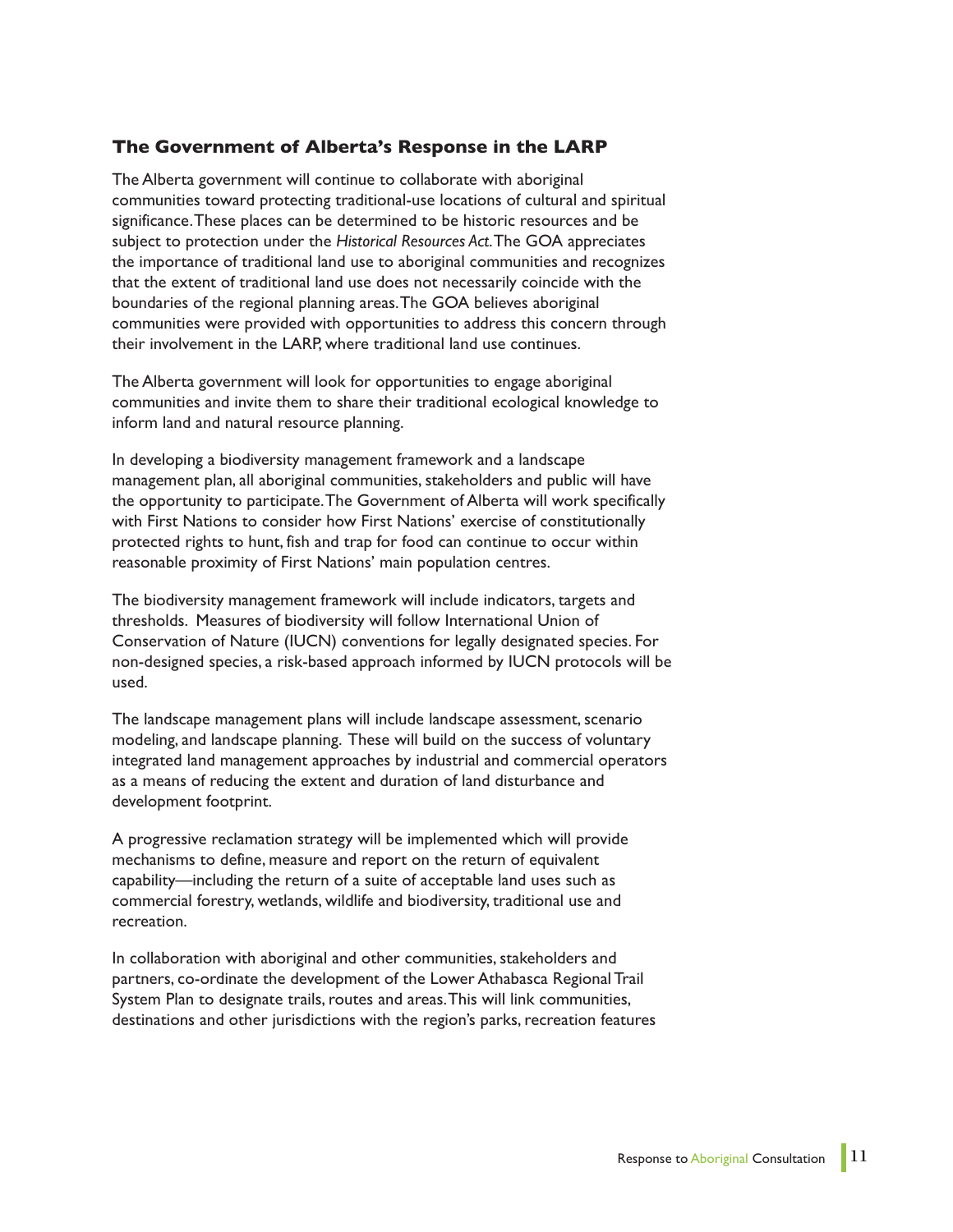and open spaces.The development of the regional trail system plan will include the gathering and analysis of environmental, resource, land-use, aboriginal and other social data and land-use commitments.

In addition, the Government of Alberta is committed to achieving naturally sustaining woodland caribou populations. Stabilizing, recovering and sustaining woodland caribou populations is an investment in maintaining Alberta's diverse natural environment. Successfully achieving this result will require the identification, maintenance and restoration of sufficient caribou habitat.

Within the context of sustaining Alberta's caribou populations, planning and implementation will consider:

- provincial and federal legislative requirements;
- First Nation rights and traditional uses;
- social/economic impacts; and
- stakeholder interests.

In accordance with applicable government policy, as it may be from time to time, the GOA will continue to consult with aboriginal peoples when government decisions may adversely affect the continued exercise of their constitutionally protected rights, and ensure the input from such consultations continues to be considered prior to the decision.

### **Emphasis on Environmental and Social Outcomes**

- Aboriginal peoples felt the Government of Alberta must slow the pace of extraction in areas of intensive development until knowledge of the current state of affairs becomes clearer.They added that this precautionary approach to development should be a statutory requirement, as it is the social responsibility of the government to protect its citizens.
- In general, First Nations and Métis organizations did not feel there was an appropriate balance among the three outcomes (social, environmental and economic) in the LARP.They said environmental and social outcomes must carry more weight than economic outcomes in order to create balance.
- Protection of the surface water quality and quantity in the Athabasca River and its tributaries and other water bodies in the region is necessary, according to those who provided input.Water withdrawals should be limited or stopped during low flow periods as this impacts treaty rights.



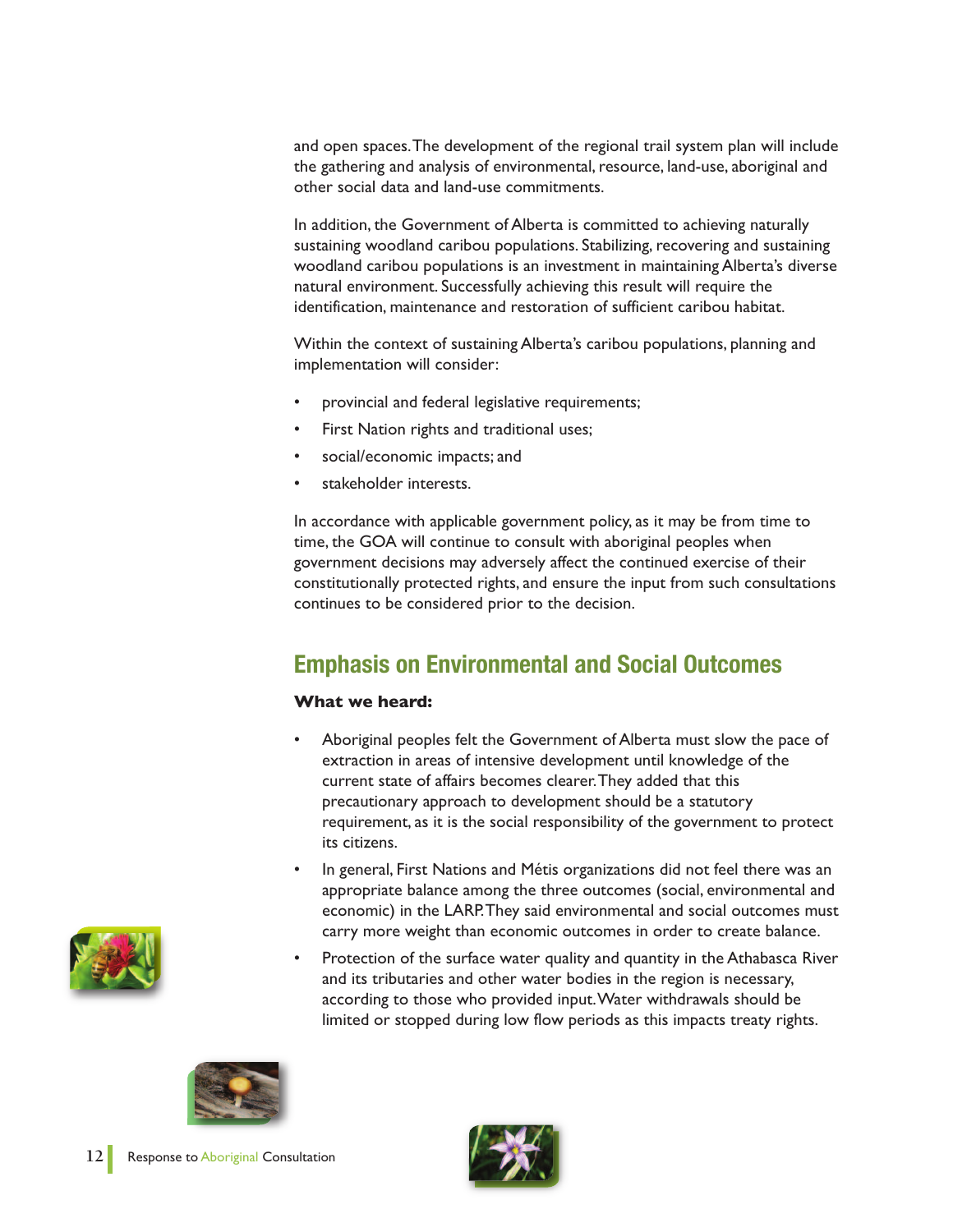- Many said air quality must be protected and that air quality should include all parameters, not just nitrogen oxide  $(NO_x)$  and sulfur dioxide  $(SO_2)$ .
- Some people said frameworks must set thresholds and triggers that relate to the meaningful practice of aboriginal and treaty rights.
- It was felt that social aspects need to be part of the plan.
- Several wanted to see environmental regulations better enforced.
- Input suggested environmental monitoring is essential, (e.g., groundwater monitoring) because some aboriginal communities are subject to heavy industrial activity in northern Alberta.
- Environmental assessment and monitoring data collected by aboriginal peoples was felt to be important, and must be used to revise and update frameworks.
- Many wanted to see environmental standards and systems and management options, as well as a formal system for ensuring buffers between development and the community lands established.They felt this would protect the health and well being of community members and the ecology of the lands.
- Respondents believed management frameworks must have clearly defined thresholds and precautionary triggers established in a way that allows proactive actions and that are protective of human and ecological health. Frameworks must set thresholds and triggers that relate to the meaningful practice of aboriginal and treaty rights.

There is significant investment in environmental monitoring, evaluation and reporting systems in the Lower Athabasca Region, including systems for air, surface water, groundwater, land and biodiversity. Recognizing the limitations in environmental monitoring, evaluation and reporting, the GOA is currently undertaking a review of these systems. In 2009, government started building the foundation for a new integrated environmental monitoring system to support Alberta's transition to a cumulative effects management approach.

Following extensive discussions in 2011 between the Governments of Canada and Alberta, a *Joint Canada-Alberta Implementation Plan for Oil Sands Monitoring* ("Joint Implementation Plan") has been developed. The Joint Implementation Plan builds on a foundation of existing monitoring, and is intended to enhance existing monitoring activities.The Joint Implementation Plan describes a phased implementation with monitoring activities over the next three years.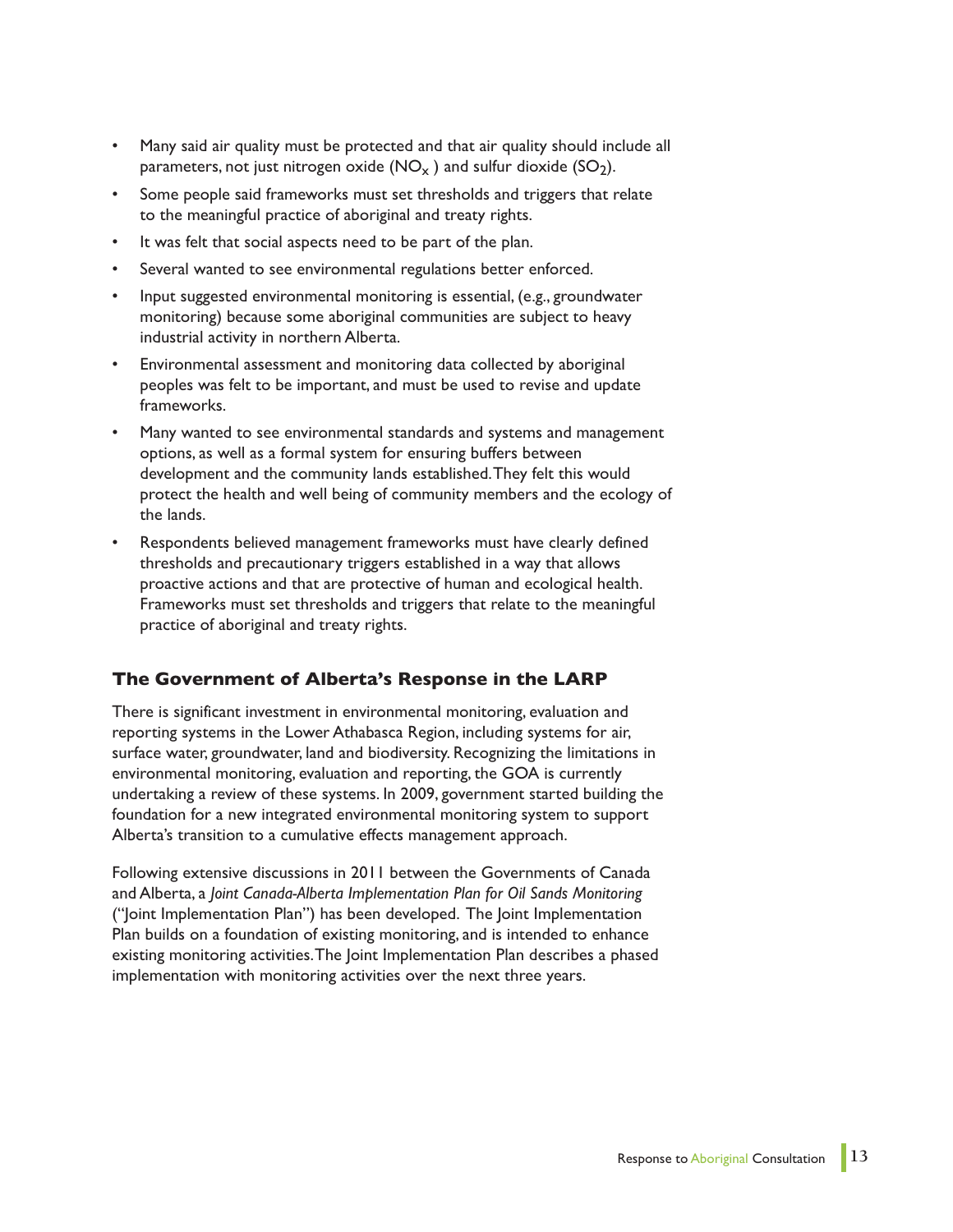The purpose of the Joint Implementation Plan is to describe how the Governments of Alberta and Canada will put in place a world-class monitoring program for the oil sands to provide assurance of environmentally responsible development of the resource.

Specifically, the GOA wishes to engage aboriginal communities in the development of a surface water quantity management framework for the Lower Athabasca River. In addition, as the provincial government develops a biodiversity management framework and a landscape management plan, the GOA will work with First Nations to consider:

- How First Nations' exercise of constitutionally protected rights to hunt, fish and trap for food can continue to occur within reasonable proximity of First Nations' main population centres; and
- How to minimize land disturbance in the Athabasca River corridor north of Fort McMurray.

The Alberta government is also committed to working with Alberta residents to better understand and assess their health concerns. A Letter of Intent was signed between the Fort McKay community and the Government of Alberta on September 26, 2011. The Letter of Intent serves as a symbol of joint commitment to work collaboratively to design and implement a community health assessment in Fort McKay. Community residents will identify their health priorities and be actively engaged in identifying appropriate actions to address those priorities.The process will be led by the community with the support of government.

Monitoring, evaluation and reporting are key activities for the success of the LARP. To respond effectively to changing circumstances and new information, the GOA must have a way to assess regional planning progress on objectives and outcomes, and initiate corrective action where required.A system of monitoring, evaluation, reporting and improvement is needed to determine the effectiveness of the regional plan (i.e., to determine if land-use strategies and actions will fulfill the regional plan's objectives and outcomes).

On an ongoing basis, the GOA will systematically collect and store data for indicators about the progress of achievement of the LARP outcomes.The GOA will be responsible for collecting data for these indicators over the span of the regional plan and for monitoring the data trends showing changes occurring in the region.The monitoring data will undergo rigorous evaluation, analysis and interpretation of results within the context of government policies and strategies designed to achieve the regional objectives and assure management actions are appropriate.This includes evaluation of monitoring data against the limits and triggers established for the region.Wherever possible, the contributions of subject matter experts within the community will be encouraged as input into this process.



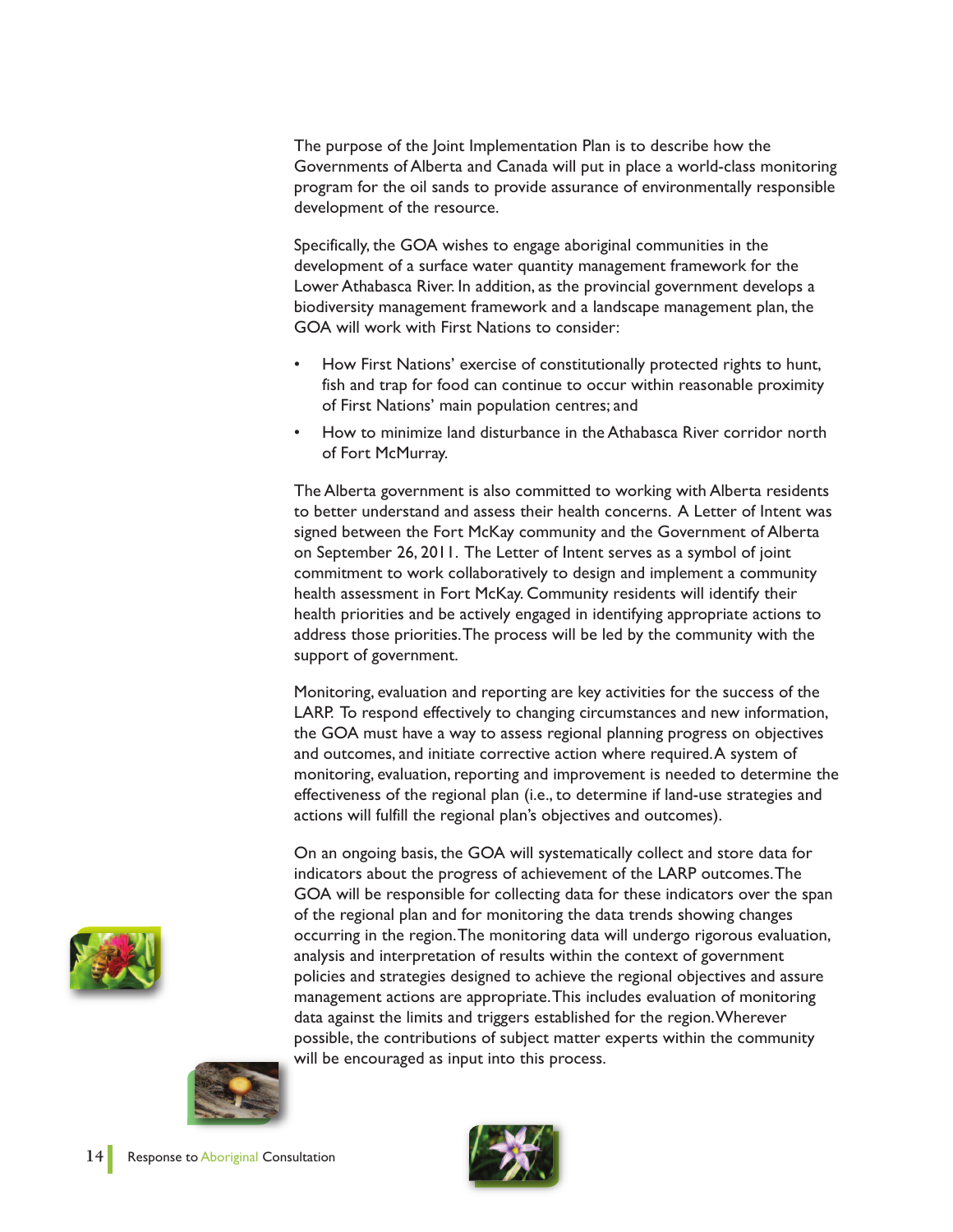The Government of Alberta is committed to the following:

- Complete and implement a surface water quantity management framework for the Lower Athabasca River, ensuring aboriginal communities are engaged in its development.
- Complete an update of the phase 1Water Management Framework for the Lower Athabasca River.The current framework provides guidance for managing water withdrawals by the oil sands mining industry.The phase 1 management framework was approved by Alberta Environment andWater and the federal department of Fisheries and Oceans in 2007.Work is continuing to update this surface water quantity management framework.
- Implement the Surface Water Quality Management Framework for the Lower Athabasca River.
- Implement the Air Quality Management Framework for the Lower Athabasca Region.The ambient air quality limits and triggers in the Air Quality Management Framework for the Lower Athabasca Region are based on accepted Alberta ambient air quality objectives. If monitoring indicates that a trigger or limit has been exceeded, there will be a regional management response.The kinds of management actions that may be required include the preparation of management plans (individual or collective), further modeling and/or monitoring, development and application of new performance standards and the use of best management practices. Taking action to manage air quality in the region will involve the provincial government and a number of parties, including industry, municipalities and others.The framework establishes a commitment to ongoing monitoring, evaluation and reporting of ambient air quality conditions and verification if triggers or limits are exceeded.
- Complete and implement the Groundwater Management Framework for the Lower Athabasca Region.The Groundwater Management Framework for the Lower Athabasca Region encompasses three areas: the north Athabasca oil sands, the south Athabasca oil sands and the Cold Lake-Beaver River areas.A set of indicators has been chosen based on the nature of the aquifers and potential impacts of both mining and in situ operations.The framework includes interim triggers and provides for the future establishment of final triggers and limits.The information required to finalize triggers and limits will be collected through the establishment of a regional groundwater monitoring network and development of regional groundwater models. Industry operators are required to prepare facility groundwater management plans to describe how site-specific management will contribute to the achievement of regional groundwater outcomes.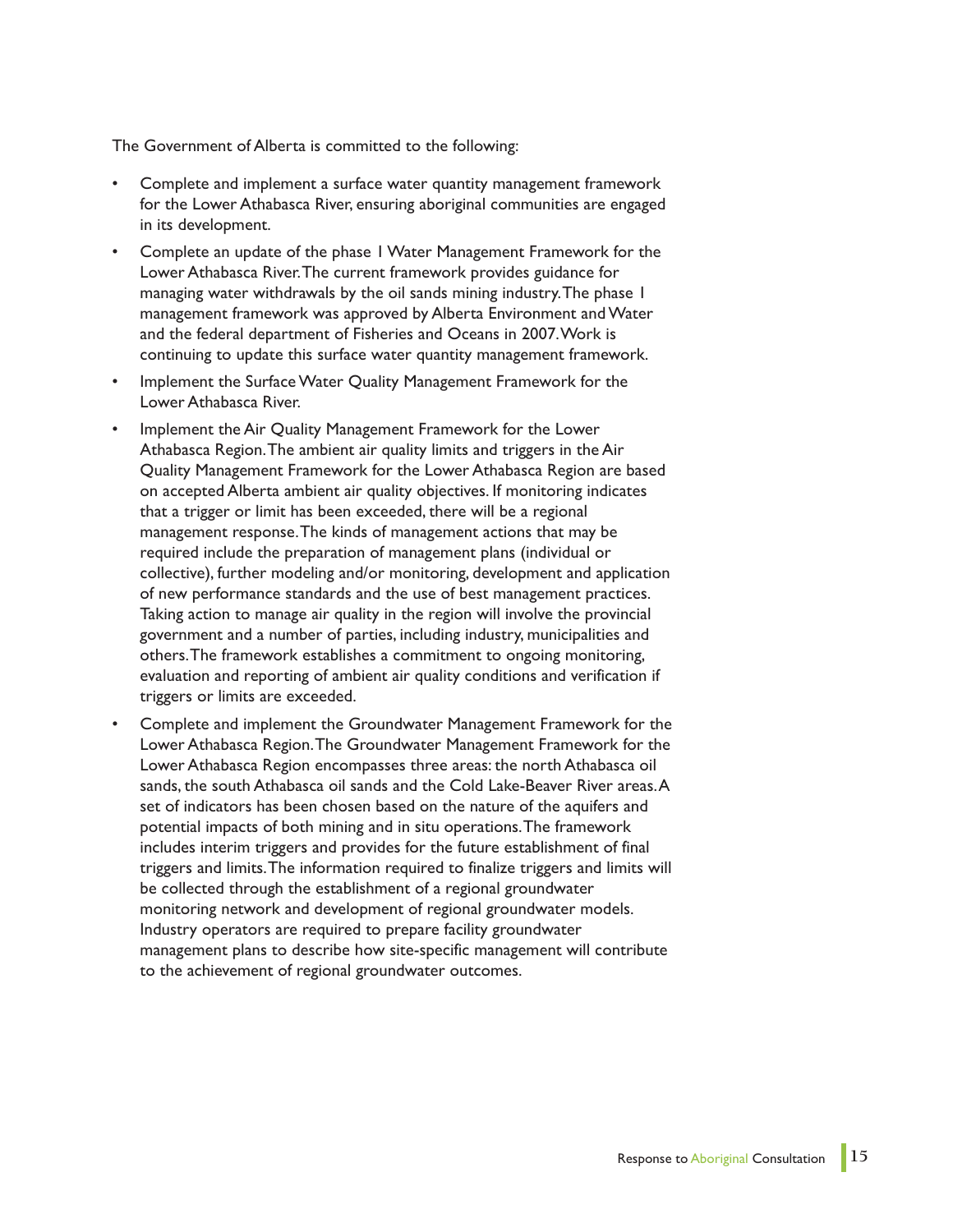## **Development of Cumulative Effects Management Thresholds**

- It was felt that the "cumulative effects management approach" and frameworks must guide decision-makers so that land-use decisions are made in a way that respects and accommodates aboriginal knowledge and constitutionally protected rights.
- Some stated a need to complete a regional cumulative environmental, cultural and socio-economic assessment to ensure that frameworks meet the objectives of protecting air, water and biodiversity, and traditional resources and land use.
- Regular community-based monitoring of cumulative effects is believed to be needed on the health of aboriginal community members and environment.
- Input reflected that the Government of Alberta, together with aboriginal peoples, must develop criteria, methods and thresholds for assessing the direct and cumulative impacts of existing, planned and reasonably foreseeable development on the meaningful exercise of section 35 constitutional rights.
- Some said a holistic understanding of the effects of development is needed. They felt the LARP should describe how the enhanced understanding of cumulative effects will be used in the planning process, and should make provisions for further research into the health effects of development in the LARP area.
- Many First Nations and Métis organizations indicated they are willing to work with the GOA to establish regional and local cumulative effects management (CEM) thresholds.The thresholds should be developed through both scientific measures and traditional knowledge and experience from local aboriginal communities, and should cross regional boundaries when appropriate.
- The receipt of funding/capacity for traditional knowledge was believed to be critical to meaningful participation in the development of CEM thresholds.





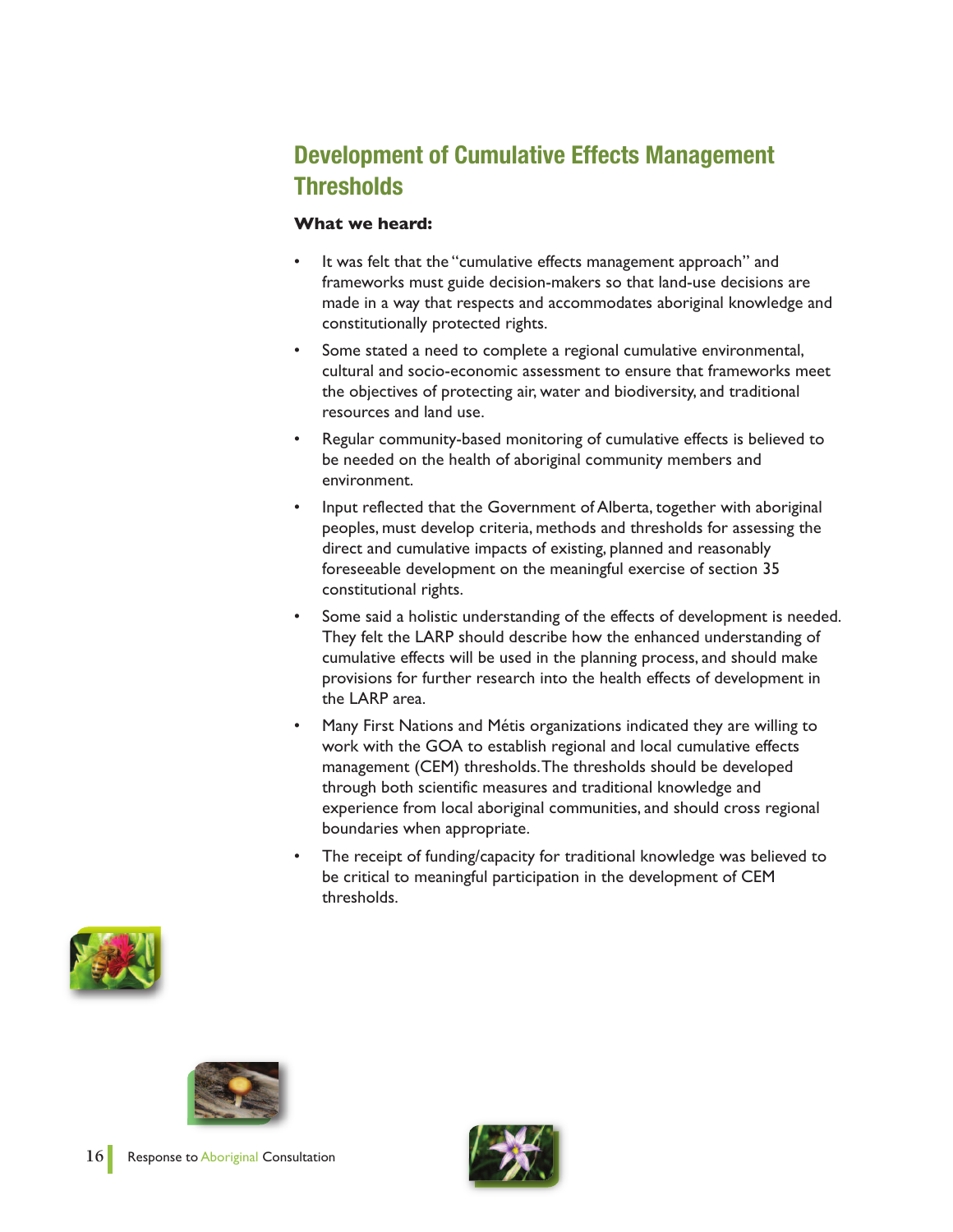The cumulative effects of population growth and economic development in the region are increasing pressures on the region's air, water, land and biodiversity. The Alberta Government is committed to responsible development.Alberta's current environmental management system is intended to reduce and minimize the impacts of development on the environment.This system is supported by provincial policy and legislation which are implemented using a full range of both regulatory and non-regulatory tools.

Through regional planning, as well as other initiatives, Alberta is shifting to a more effective and efficient management system that considers the cumulative effects of all activities and improves integration across the economic, environmental and social pillars.This system must adapt to place-based challenges and opportunities as well as allow decision-makers to see the bigger picture.

This direction is a foundation of the Land-use Framework, where the Alberta government committed to manage the cumulative effects of development on air, water, land and biodiversity at the regional level. Cumulative effects management focuses on achievement of outcomes, understanding the effects of multiple development pressures (existing and new), assessment of risk, collaborative work with shared responsibility for action and improved integration of economic, environmental and social considerations.

Outcomes and objectives are established, along with the strategies and actions that will be used to achieve them. Integrated monitoring, evaluation and reporting systems are essential as they are used to assess achievement of outcomes and objectives.The elements of a cumulative effects management system are outcomes-based, place-based, knowledge-based, adaptive and shared stewardship.

It is recognized that managing cumulative effects on air, water, land and biodiversity is important to the needs of aboriginal communities in the region that hold constitutionally protected rights. Accordingly, engagement with these communities is desired as air, water, land and biodiversity strategies and plans are developed, for example:

- Enhancing the regional network of conservation areas to support biodiversity and ecosystem function by increasing conservation areas in the region; and
- Developing a sub-regional plan, using a strategic environmental assessment approach, for the south Athabasca oil sands area. Undertaking this assessment at a sub-regional scale will contribute to the management of cumulative effects and support efficiencies in the regulatory review process for in-situ oil sands operations.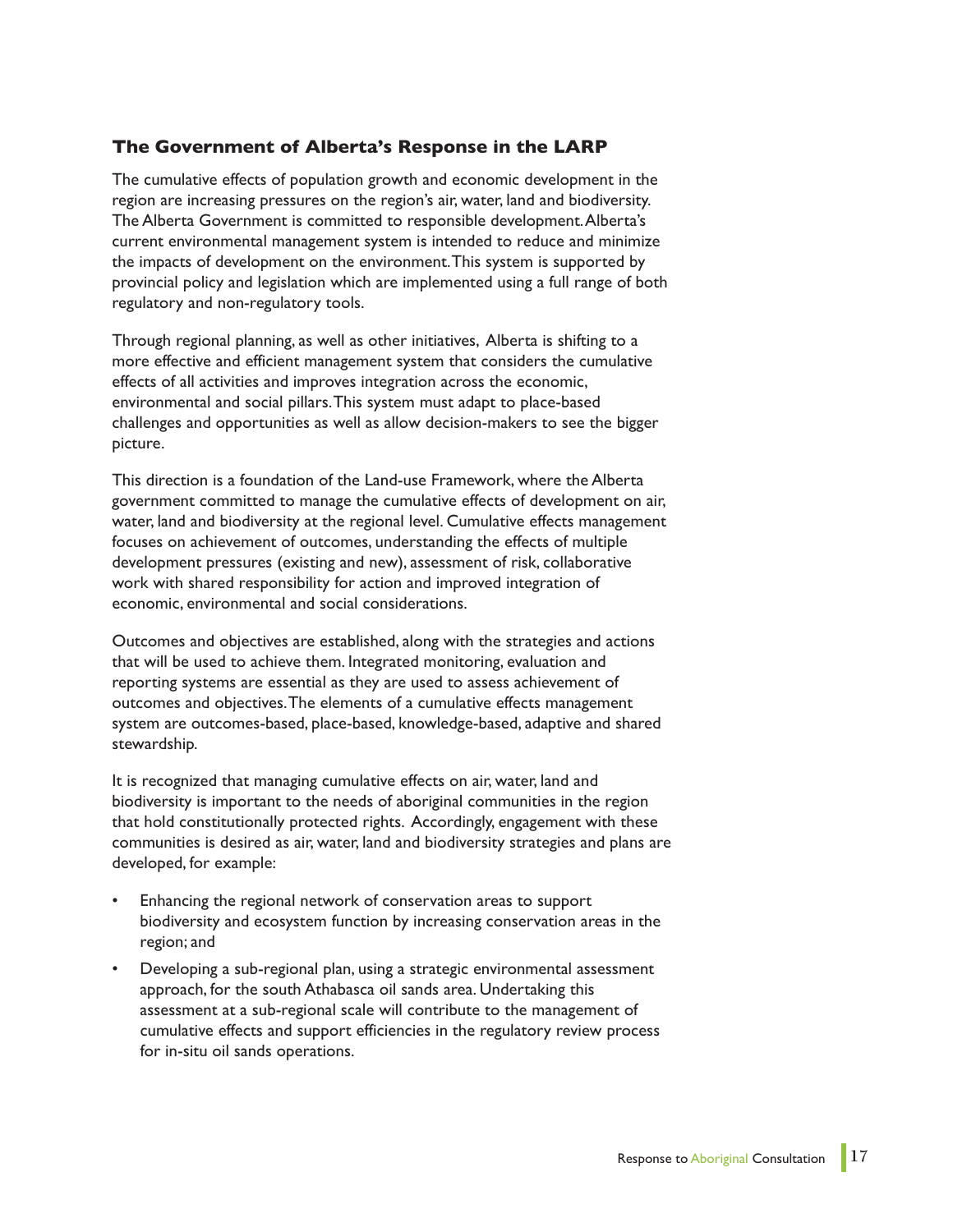## **Economic Development Opportunities**

#### **What we heard:**

- First Nations and Métis organizations want to protect, conserve and sustain traditional ways of life while ensuring that there are economic opportunities for community members.
- First Nations and Métis organizations want a formal process created for the selection of targeted recreation areas that do not adversely impact aboriginal and treaty rights, and which also offer opportunities for the communities to be involved in economic opportunities arising from recreation and tourism.
- First Nations and Métis organizations want to have an active role in the stewardship and area facility management to promote economics within the community.
- Some First Nations and Métis organizations want to explore innovative ways to develop a sustainable economic development model with their various assets (including timber quota).
- Feedback stated that traditional trails were the economic historical backbone of the province, and these trails could be a huge draw and economic boon for aboriginal communities.

#### **The Government of Alberta's Response in the LARP**

Abundant opportunities exist for local residents, including aboriginal people, to participate in economic activities, and there are already more than 100 aboriginal-owned businesses in the region.

The Alberta government will work with aboriginal people to identify tourism and cultural experiences which could provide economic opportunities for aboriginal communities. Specifically, the LARP will engage aboriginal communities on initiatives to support tourism development, including:

- Developing and implementing the Lakeland Country Destination Development Strategy and Tourism Opportunity Plan in collaboration with aboriginal peoples, municipalities and local stakeholders.
- Working collaboratively with local aboriginal communities, the private sector and local governments to enhance and expand the supply of tourism products and infrastructure – including attractions, activities, amenities and accommodations.
- Identifying, designating and marketing tourism development nodes in consultation with aboriginal peoples, municipalities and stakeholders.





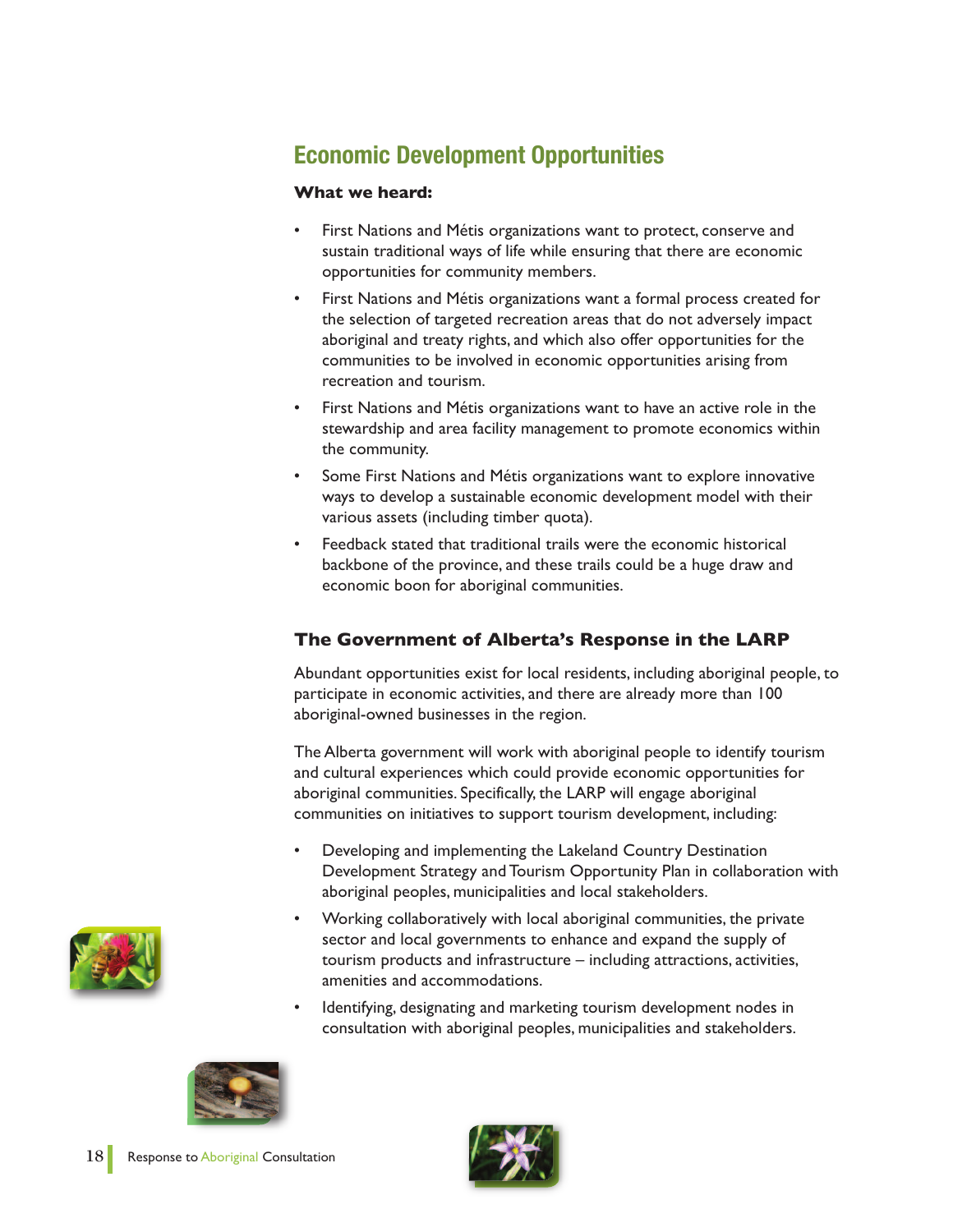- The completion of tourism opportunity assessments beginning with Quarry of the Ancestors, Bitumount and Fort Chipewyan.The assessments will help identify a range of potential aboriginal tourism opportunities, including guided tours, education programs, attractions, exhibits or interpretive sites.
- The promotion of cross-cultural awareness and sharing cultural experience through visitor-based activities;
- The development of partnerships based on the sensitive provision of authentic traditional tourism products, experiences, stories and imaginative product diversification.

The GOA will implement key recommendations in Connecting the Dots: AboriginalWorkforce and Economic Development in Alberta to increase labour force participation and economic development opportunities for aboriginal people.

The GOA will continue implementation of the Building and Educating Tomorrow's Workforce strategy to develop the knowledge and skills of Albertans, attract and retain workers in Alberta's labour market and to improve workplace productivity; and facilitate implementation of theWorkforce Strategy for Alberta's Energy Sector, an initiative led by industry stakeholders.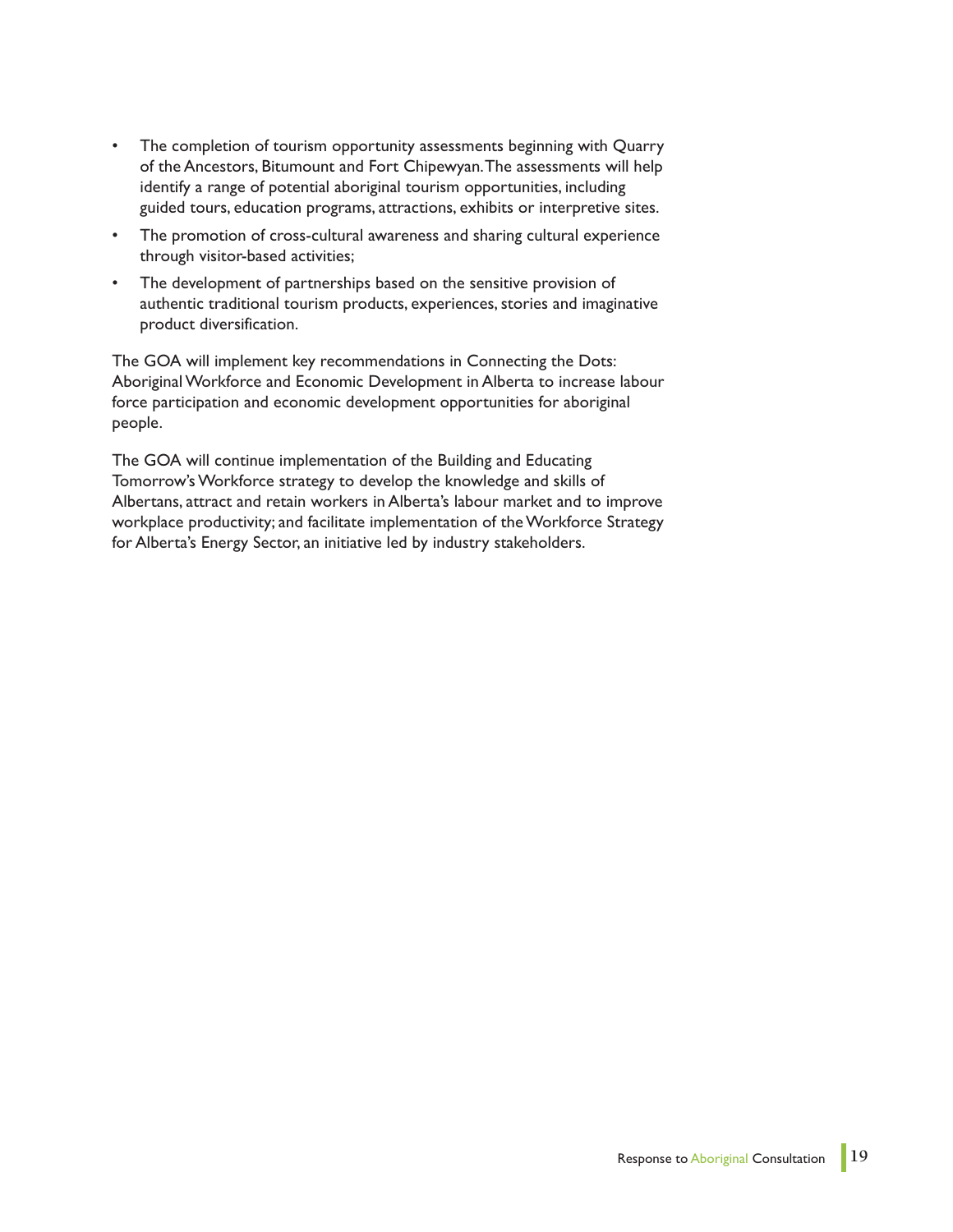## **Final Statements**

With respect to balance, the Lower Athabasca Regional Plan is intended to have a positive impact on the region.When taking into account and balancing the economic, environmental, and social needs of all residents of the region and all Albertans, it is not possible to address or accommodate all concerns in the manner proposed by a First Nation or Métis organization. Balancing and reconciling objectives has been achieved to the extent possible, while keeping in mind the economic, environmental and social needs of the region as a whole.

Some incoming proposals raised issues that were outside the scope of the LARP and its terms of reference.These issues are:

- Request for land to be set aside for First Nations' exclusive use; and
- Requests for a new or modified consultation policy.

The first issue is outside the scope of the LARP because the creation of Indian reserves is the responsibility of the federal government. With respect to the second issue, there exists a separate Government of Alberta review of its First Nations consultation policy, which has engaged First Nations communities and treaty organizations.

The Lower Athabasca Regional Plan increases the amount of land protected from development that may be incompatible with hunting, fishing and trapping for food. In many cases, the protected land will include areas where a particular First Nation most often exercises treaty rights. Management of a protected area could impact a First Nation's member's access; however, the First Nation would continue to be consulted as management details for new conservation areas are worked out

In some cases, the social and economic benefits of potential development outweigh the social and environmental benefits of a protected area at that location. Non-inclusion of a protected area does not mean that any and all industrial activities will be allowed to occur.The usual regulatory approval processes would continue to apply to proposed industrial activities in the nonincluded area and consultation would occur.The LARP anticipates the status quo will be maintained on some matters.



Setting measurable targets and objectives that aim to protect water quality, air quality and biodiversity, where there were no such targets previously, helps support continued hunting, fishing and trapping for food, as does effective reclamation of disturbed land and the creation of conservation areas.While traditional activities might not be expressly mentioned in a particular portion of the LARP, that does not mean they cannot occur to the extent permitted by law, depending on the nature of the activity.